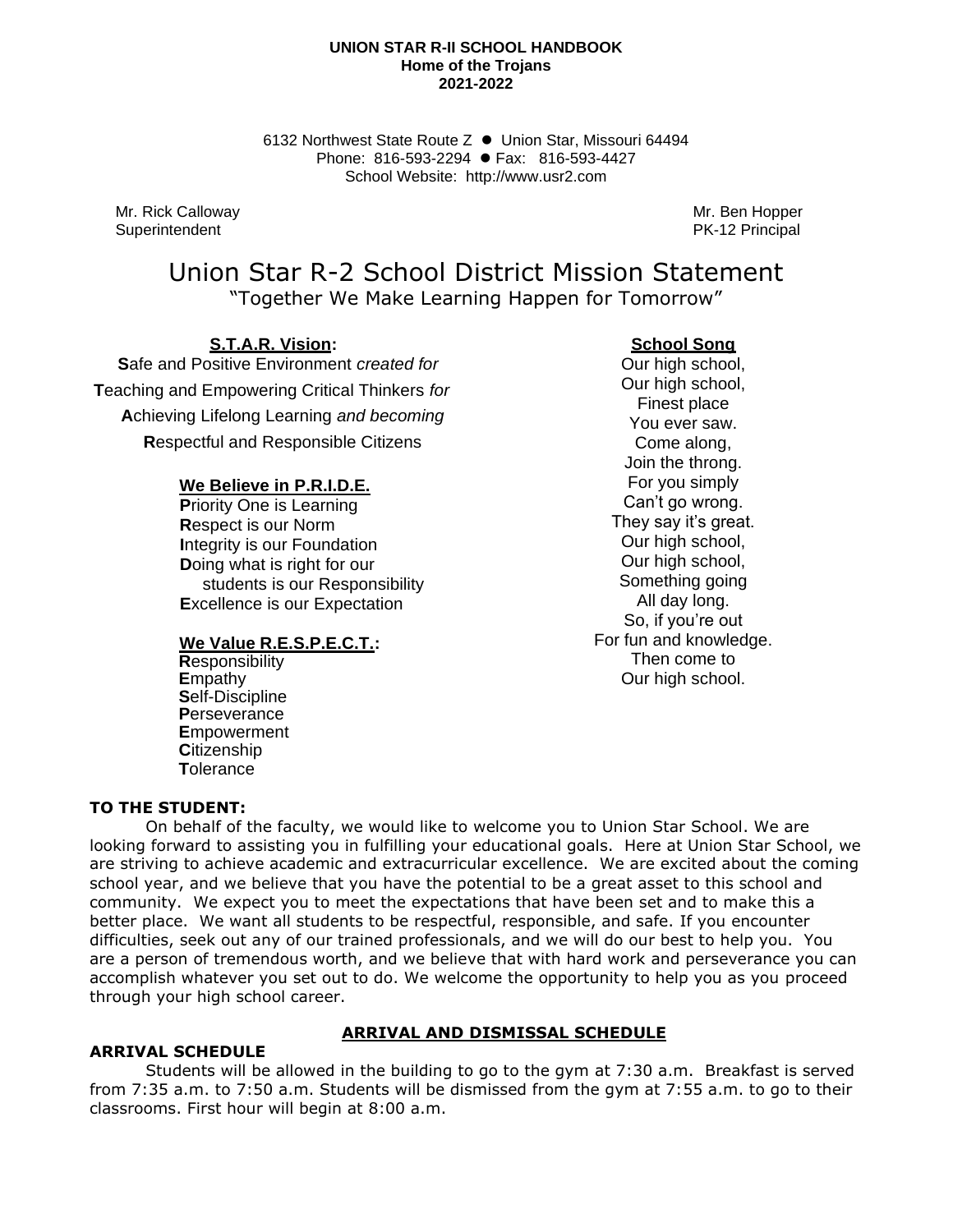# **DISMISSAL SCHEDULE**

Our regular school day ends at 3:15 p.m. for walkers and 3:20 p.m. for all bus riders. All students must leave the school building and grounds unless a teacher supervises them.

# **ATTENDANCE**

With the belief that good attendance is critically important and directly related to academic success and achievement, the following policy on attendance definitions has been established to encourage good attendance and punctuality to classes. Studies show there is a direct connection between good attendance and classroom success. It is the responsibility of every student to be in school every day possible.

# **PARENTAL / GUARDIAN RESPONSIBILITY**

The importance of the parents' or guardian's role in minimizing absences, and thereby greatly increasing the likelihood of their children's success in school, cannot be overstated. Except in limited circumstances, school attendance is compulsory for children between the ages of 7-17 years of age. State law requires parents or guardians to ensure their children attend school on a regular basis. A parents'/guardians' failure to comply with the compulsory attendance laws is considered educational neglect, which is subject to criminal penalties. The school district will refer any case of suspected educational neglect to the appropriate authorities for investigation and prosecution. After the student has been absent for (3) consecutive days, it is the responsibility of the parent/guardian to provide medical documentation justifying the illness, in order for additional days to be considered excused. If the absences reach five days without parent contact, the school will contact appropriate authorities. Attendance patterns for all students will be monitored. Absences which are not clearly excusable will be investigated by the principal and/or staff, and appropriate action will be taken.

# **EXCUSED ABSENCES**

Examples of excused absences include:

- 1. **Personal illness with parent phone call or note/Dr. note** on day of return
- 2. **Medical and dental appointments**
- 3. **Death, Illness, or Serious Injury of Family Member** Bereavement leave of up to three days excused absence may be granted for the death of an immediate relative (consisting of father, mother, sister, brother, and grandparents only). Students may be excused to attend funerals of other relatives or friends at the discretion of the administration.
- 4. **Court Appearance or legal appointments** that cannot be scheduled outside attendance hours verified with official paperwork from the courts or appropriate legal representatives.
- 5. **School Sponsored/Related Activity** Any absence from class as a result of a schoolsanctioned activity is not recorded as an absence for purposes of this policy. Example: field trip, athletic event, student activity, etc.
- 6. **Days of Religious Observance** with written excuse from parent and verified with administration.
- 7. Other absences may be approved in advance with documentation and at the discretion of the administration.

# **ABSENCE NOTIFICATION**

It is the responsibility of the parent/guardian to notify the school that the student will be absent. In order to determine if the absence is excused or unexcused, parents need to explain the reason for the absence when in communication with the school. If the school is not notified on the day of absence, a note from the parent/guardian stating the reason for the absence will be required at the time of the student's return. Parents may call the school at any time and leave a message by pressing "0" (zero) when prompted. Email correspondence may also be sent to the following email address: smarriott@usr2.com. Upon entering the school after the 8:00 a.m. bell rings, students are expected to report to the office as soon as they enter the building to notify the office they are in attendance and to receive an admit slip. **IMPORTANT: An absence will be recorded as unexcused if a note or telephone call is not received at the time the student returns to school. Any absence not accounted for will be considered an unexcused absence, as well as absences that do not meet excused absence guidelines. Students will receive only ½ credit for all assignments missed during the unexcused absences.**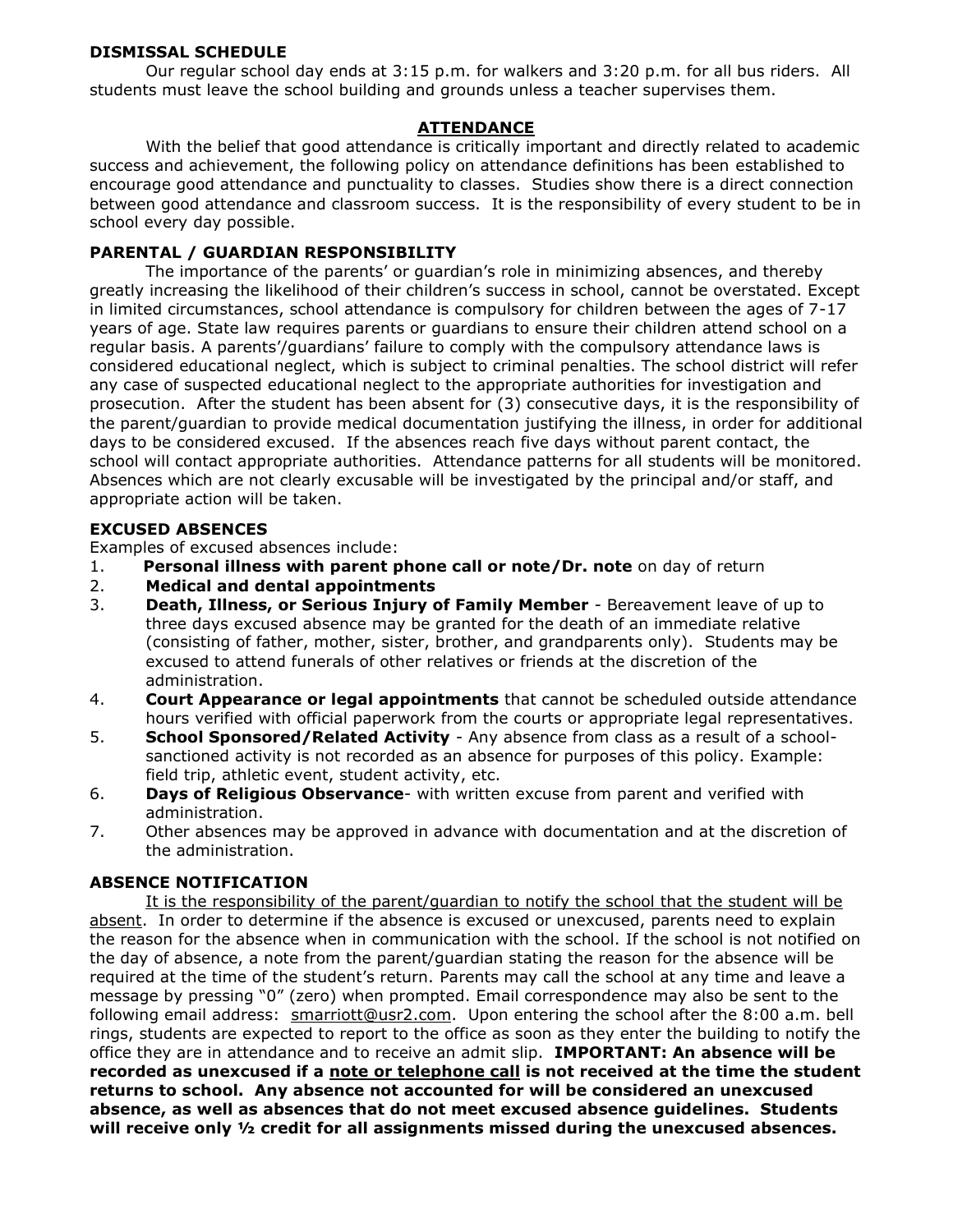This includes classroom work, assignments, quizzes, tests, etc… Students not in attendance for a full day at school are not allowed to attend or participate in extracurricular activities without permission of administration.

- 1. It is the student's responsibility to obtain assignments and instructions from appropriate staff members. The student is expected to make up missed work.
- 2. Assignments shall be obtained in advance if the absence is foreseen. It is the student's responsibility to inform teachers of their absence at least one day in advance to get homework. All assigned work shall be submitted upon returning to school, unless prior arrangements are made with teachers.
- 3. All classroom work (to include tests) shall be completed as indicated by the individual classroom teacher. Not to exceed 1 day for each day of absence.

# **MAXIMUM ABSENCES ALLOWED**

**A student shall be allowed a maximum of ten (10) excused or unexcused absences from any class during a semester. Students who accumulate in excess of ten (10) days in any class are subject to loss of credit for that class.** Students will be informed of this prior to the end of the semester. Notification of absences can be found on the Parent Portal, progress reports, and quarterly report cards. Days of student suspension are not counted as days absent for purposes of this policy.

When unusual or extreme circumstances occur, exceptions to this stated policy will be made only by the attendance committee on an individual basis. The student, parent, or guardian may appeal to an attendance committee made up of the administrator and several teachers for appeal of policy. At the discretion of the administration, the parent may be requested to appear at the hearing to verify the legitimacy of the appeal. The parent can then make a second request to the superintendent to take the matter up with the Board of Education to hear their appeal under the rules of student discipline hearings.

### **TARDINESS**

Students will be considered tardy to class if they are not in their classrooms ready for class when the tardy bell rings. **Upon receiving four tardies in the same class a student will receive a one hour detention which may be resolved through ISS, lunch detentions, after school detentions, Saturday School, or OSS. For every tardy accumulated above four, an additional hour of detention will accumulate per semester. Continual excessive tardiness will result in extra consequences beyond detentions.**

#### **COLLEGE DAYS/JOB SHADOW**

Juniors and seniors will be allowed a maximum of 2 college visits / job shadow per school year with one day being on Bump Up Day (See explanation below.) with 1-week prior approval in advance from the school counselor's office and appropriate documentation from the college or job visited. These must be taken before May 1.

**Bump Up Day-** This is a scheduled day where all students in grades K-5 grade move up to the next grade level to experience what it will be like as they switch to the next grade level. This has been helpful especially for students entering middle school. Bump Up Day coincides with Kindergarten screening day and Job Shadow day for all Junior and Senior students.

# **TRUANCY**

Students who are absent from school without the knowledge and consent of the parent/guardian and the administration, or students who leave school during any session without the consent of the principal, shall be considered truant. This includes skipping an assigned detention which is considered truancy. **Any students considered truant will be assigned inschool suspension/and or additional detention upon their return to the school. A report may also be filed with the appropriate legal authorities. No work is allowed to be made up on truancy violations.**

# **ILLNESS AT SCHOOL**

Students who become ill during the day should report to the nurse's office where efforts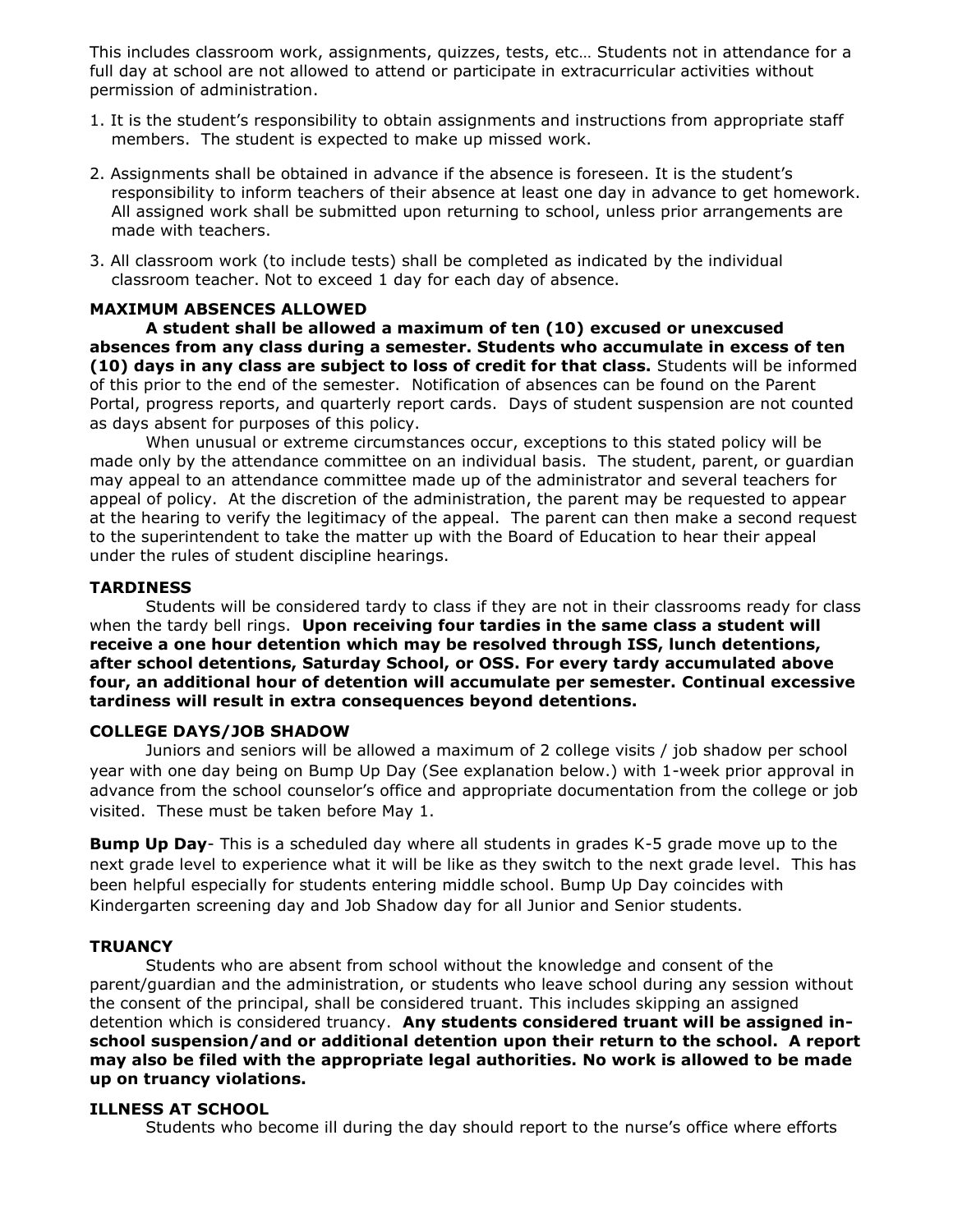will be made to contact the parents. Students who are ill will not be sent home unless there is someone at home to look after them or with parent's permission.

### **WITHDRAWAL FROM SCHOOL**

The request to withdraw a student from school must be made by the parent or guardian. This request should include the date of withdrawal, the name of the town moving to and, if known, the name and address of the new school to be entered. On the date of withdrawal, the student will pick up the withdrawal slip from the office. The student must turn in books, secure all his/her teachers' signatures and clear all fees, fines, and lunch charges before final clearance can be given and records will be sent to the next school.

### **BREAKFAST PROGRAM**

A breakfast program will be provided daily. Breakfast will be served from 7:35 to 7:50 a.m. Lunch and breakfast prices are determined annually and will be announced at the beginning of the school year. In order to send the correct amounts, feel free to contact the school office for prices. Should your child's breakfast and lunch account balance become a negative \$5.00 your child will be given an alternative meal with milk for lunch and breakfast until the balance is sufficient. Students are to turn in their breakfast/lunch money to their first hour teacher. The students are responsible for placing their money in an envelope with the student's name, Lumen ID number, the amount, the student's grade, and specify that it is for lunch/breakfast. Failure to turn in your lunch money by first hour will result in students with delinquent balances to be served an alternative meal, which includes a milk that will be charged to the student's balance. **Exceptions to this policy are only made by administration.**

Meal account balance letters are sent home weekly with students. If you would like to eat lunch with your student, please call by 9:00 a.m. or send a note to help the cooks with an accurate count. Should your child have an allergy to nuts, please contact the building principal. Please list this on your child's health form.

Please complete the Free and Reduced Lunch/Breakfast form sent home and return it as soon as possible. We strongly encourage you to apply. This not only benefits the parents but also the school. We receive reimbursements back from the state on all that qualify. This is a confidential process that we take very seriously. We ask that you complete the form sent home and return it as soon as possible. It is important to notify the office immediately if any change in your application occurs.

### **OUTSIDE FOOD AND DRINK**

Outside food or drink is permitted in the building during breakfast and lunch times in the **commons only**. Therefore, a guest is permitted to bring outside food for breakfast or lunch for students to eat in the commons during their lunch/breakfast shift. **If this becomes excessive or a distraction this privilege may be revoked by administration at any time.** 

#### **CLOSED NOON HOUR**

 All students will go to the lunchroom at the assigned time. Students will not leave the lunchroom without the permission of the supervising teacher. Food is not to be taken out of the cafeteria. Misconduct in the cafeteria will result in disciplinary consequences.

### **DRESS/PERSONAL APPEARANCE**

When referring to student dress and appearance, we are concerned with the overall environment of Union Star R-II School. Our aim is to provide an environment, so the greatest possible learning may take place. Any type of student dress or appearance that detracts from the educational process will be eliminated. **Per administration approval, there may be exceptions to the dress code on spirit days or special circumstances.**

The following will be observed:

- 1. Shoes must be worn.
- 2. No hats, hoods, bandannas or sunglasses are to be worn during the school day.
- 3. No tank tops, halter-tops, midriff tops, or see-through blouses are to be worn.
- 4. No sleeveless shirts with the sides cut out of them. All shirts and/or shorts, skirts and dresses must be of appropriate length as determined by the staff and administration.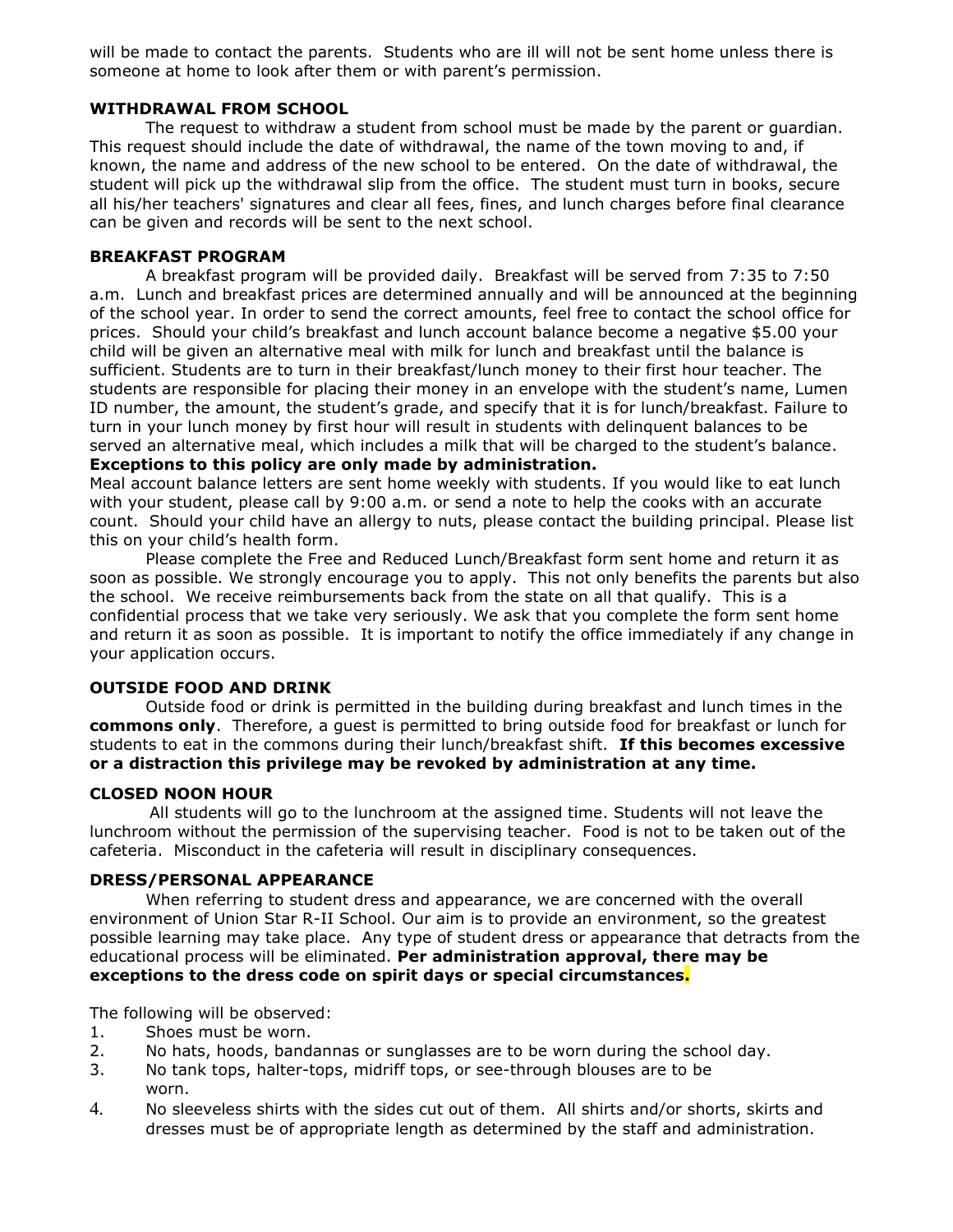- 5. Clothing with obscene writing, pictures, or advertisement for drugs/alcohol will not be allowed.
- 6. Tight or revealing clothing will not be permitted.

# **MEDICATION POLICY**

As a school district, we understand that in order to be safe and able to benefit from the educational program, some students will need to take medicine at school. The school district no longer provides over the counter medication. If your child must have medication of **any type** given during school hours, including **over-the-counter** drugs, **you have the following choices**.

**∙**You may come to school and give the medication to your child at the appropriate time(s).

∙You may obtain a copy of a medication form from the school nurse or school secretary. This form must be signed by the parent/guardian and accompany the prescription in the **original container** and **appropriately labeled by the pharmacy**. The medication must be brought in by parent/guardian in the original container. If the parent/guardian can not bring in the medication, they may call and notify the school that medication is being sent with student. If parent/guardian does not bring in the medication or call, the medication will not be given. Due to possible reaction, the first dose will not be administered at school. The school nurse has the right to request physician consent for any over the counter medication.

Any prescription medication to be given for more than two weeks must also be accompanied by a written physician's consent. The parent will provide only one week's supply at a time and only the exact number of does to be given at school. No excess medication will be kept at the school. It is the parent's responsibility to notify the nurse in writing of any medication changes or if the medication is no longer to be administered. If a medication no longer needs to be given and there is remaining medication in the nurse's office, the medication MUST be picked up by a parent or the medication will be destroyed by the school nurse with a witness. Self administration of medications, such as inhalers, may be permitted with proper form completed by the school nurse, parent, and written physician's consent.

School personnel will not administer any medication to students unless they have received a medication form properly completed and the medication has been received in an appropriately labeled container. To protect the safety of your child, there will be no exceptions to this policy.

# **TOBACCO, VAPES AND ILLICIT DRUGS**

Tobacco, vapes and illicit drugs are prohibited on school buses, in all school buildings, and on the related school grounds during the school day and extracurricular activities. Criminal Law: Persons between the ages of 10 and 18 smoking or using tobacco in or on public school buildings or public-school parking lots, covered walkways between public buildings or public school premises are guilty of a misdemeanor. This is opinion No. 113 dated January 19, 1971. "Use of illicit drugs and the unlawful possession and use of alcohol is wrong and harmful." Tobacco and illicit drug possession is subject to district consequences.

# **GENERAL RULES**

- 1. Courtesy and good manners should be shown in all contact with teachers, staff, fellow students and the general public.
- 2. Teachers are to be obeyed promptly and without argument.
- 3. Hands off other persons' bodies and property. This applies to:
	- a. Public displays of affection
	- b. Scuffling, pushing and fighting
	- c. Vandalizing the property of others including books, clothing, etc.4.

Boisterous conduct in the building (including running, whistling or shouting) is prohibited.

- 5. The following are prohibited in the school building or on the school grounds unless written permission from the office is given in advance:
	- a. Advertising or selling tickets for activities not sponsored by the school.
		- b. Selling anything.
	- c. Soliciting or receiving money for non-school activities.
- 6. Clubs or organizations not sponsored by the school shall not bring their social or initiation activities into the school or into any school function.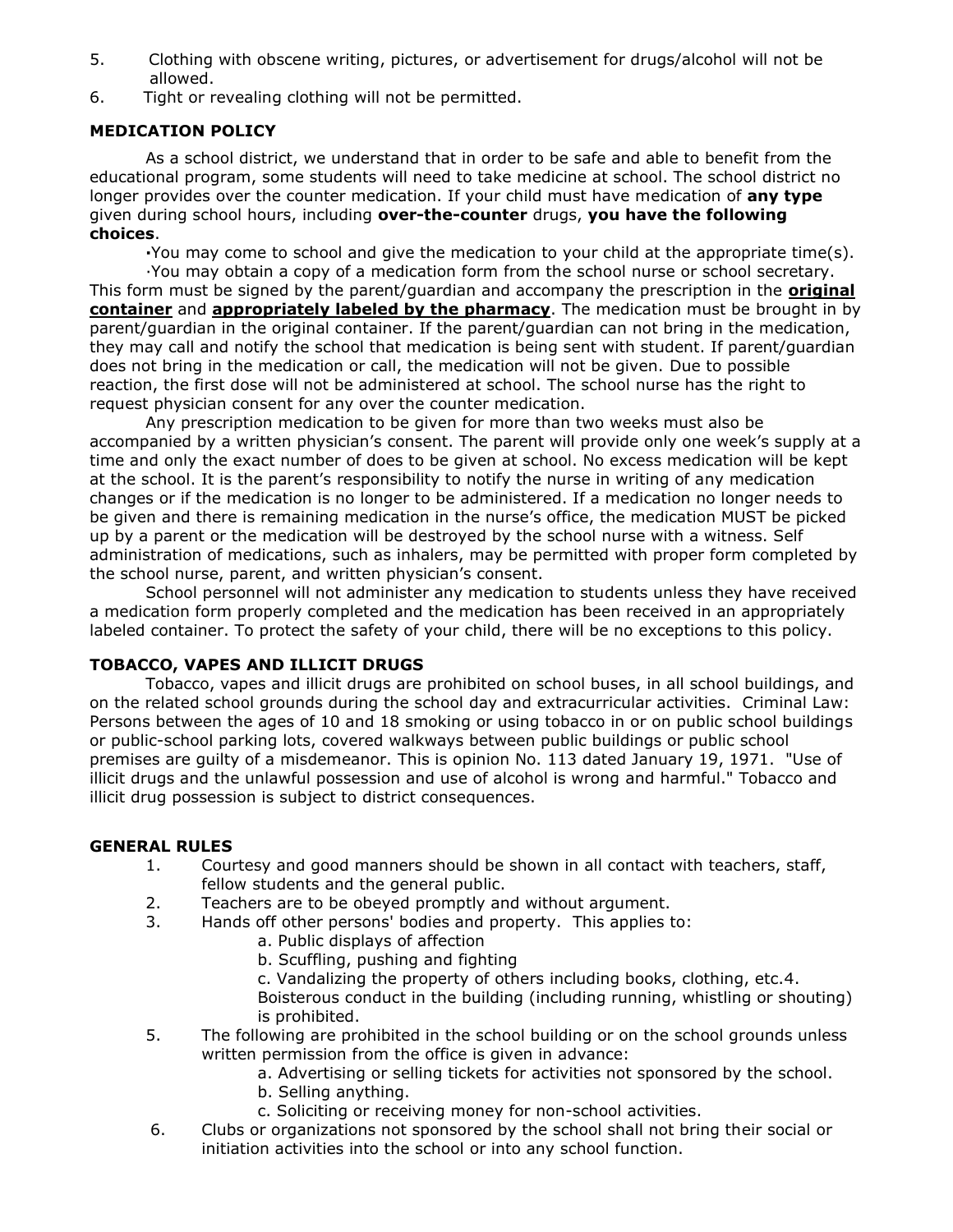- 7. General rules shall apply to all students during the school day and at any extracurricular activities at our school or another school.
- 8. Parents are ultimately responsible for supervision of their student(s) at school activities or extracurricular events.

### **HALLWAY PRIVILEGES**

### **Teachers reserve the right to deny permission to hallways to students. The building administration reserves the right to restrict hallway privileges at any time to individual students or classes.**

### **MOVIES**

Movies are sometimes utilized by teachers to enhance or reinforce something that is being taught in the classroom. There are a few occasions that movies are shown as a reward or part of a classroom celebration. It is our policy that movies are G or PG rated. PG rated movies may be shown without prior parent permission if approved by the administration.

#### **AUTOMOBILES**

- 1. All students will park their automobiles to the north side of the parking lot and shall not block in other vehicles or buses. Students may also park in the designated parking spaces in the lot north of the gym.
- 2. **NO ONE** is allowed in his/her automobile during the school day.
- 3. The speed limit on campus is 5 m.p.h.
- 4. Careless & imprudent driving will not be tolerated.
- 5. Students who violate any of the above will lose the privilege of parking on school grounds from one month up to a full school year. Other disciplinary actions may also be taken.

### **BUS ROUTES**

 If you know your child will not be riding any one morning, please notify the Durham Bus Services at 816-324-1400, by 6:30 a.m. that day. Only students who live on a bus route or have permission to go to the home of a regular bus rider may ride the bus from (and/or to) school. **Please remember that any student riding anywhere other than his own home must have written parental permission to do so, and any such note must be verified and initialed by a member of office personnel.**

**\*Bus Pickups and Drop Offs:** All bus pickups and drop offs will be from the **north gym door**. Parents dropping off students in the morning will remain at the north common's door. **\*** If your student does not ride the bus for 3 consecutive days, Durham Bus Services' policy is that parents will need to call 816-324-1400 to reestablish ridership.

# **STUDENT TELEPHONE CALLS**

Telephone or cell phones may be used only to call home in emergency situations with permission from the office. Calls coming in will be relayed by note only.

# **VISITORS**

All visitors must report to the Central Office and sign in upon arrival and state why they are visiting the school. Former students must check in at the Central Office if they desire to visit a teacher. These visits are discouraged during regular school hours. Classroom visits need to be arranged in advance with the teacher and are discouraged the first and last three weeks of the school year.

# **HILLYARD TECHNICAL CENTER**

Being able to attend Hillyard Technical Center is a privilege and affords students much personal responsibility. To attend HTC students are selected based on an application process. Not every student submitting an application may attend. Criteria and applications are available in the counselor's office.

The following guidelines need to be followed so that all HTC students remain safe. If you will be attending school at either Union Star or HTC, but will not be attending the other, please notify the Union Star office so that we can keep an accurate attendance and avoid any truancy violations. In addition, it is your responsibility to get a note from the office ahead of time, if you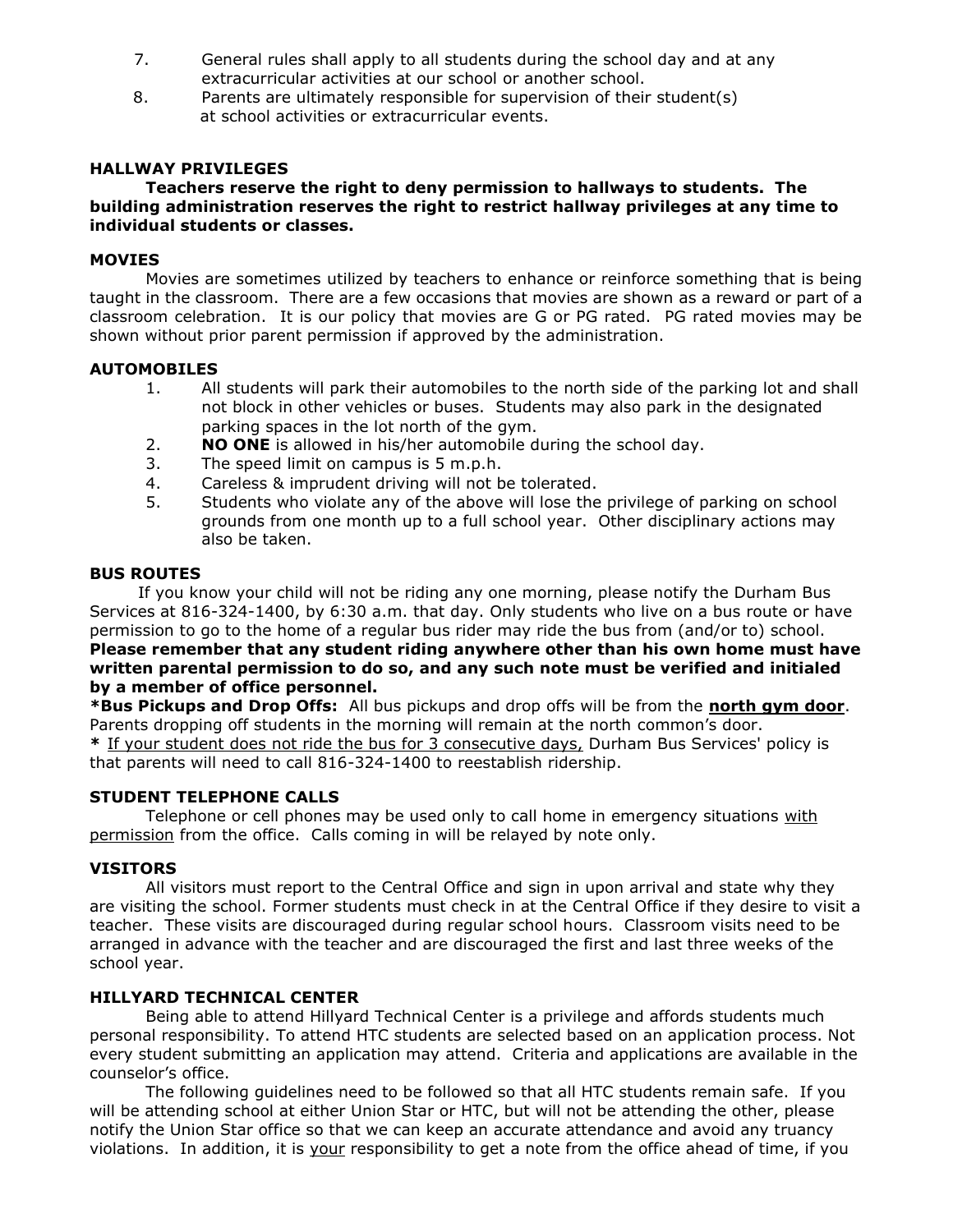are going to miss HTC because of a school activity. Students will have a seminar class to go to after returning from HTC each day at 2:30pm. Students need to ride the bus to and from HTC. Students are allowed to receive a driving waiver signed by the parents permitting them to drive. Students are to notify the office if they plan on driving to HTC. If a student needs to drive, ride with a parent/guardian, or be picked up by a parent/guardian at HTC, the school needs to be notified ahead of time preferably in writing with the date(s). Students are not allowed to ride with other students to and from HTC. If the student is going to clinicals or some type of work study, we need documentation and dates when they will be driving to these types of sites. **Union Star students will be expected to attend HTC on days when they have HTC and Union Star School is not in session.** After eating lunch HTC students need to wait at the east commom's door. They are not to roam the halls or go outside to vehicles. Violations of these rules will result

in disciplinary actions.

# **CHURCH NIGHT**

Each Wednesday night is designated as church night in our community. **No school function will be scheduled on that night if possible.**

# **COMMUNICABLE DISEASE**

In compliance with Missouri School Law, no student shall attend school while afflicted with any contagious or infectious diseases, or while liable to transmit such disease after having been exposed to the same. Any teacher with the consent of the principal may require a student suspected of having a disease or being able to transmit a disease to be examined. The school may also require the student to be examined by a physician and may exclude the student from attending school so long as there is danger of the disease being transmitted by the student.

# **SCHOOL COUNSELOR**

Counseling services are available to all students. Many problems concerning both school and one's personal life can be helped by counseling. Appointments may be made by students or parents concerning student problems. The school counselor also is qualified to help with career and college preparation and may be able to provide connections to outside resources for students and families.

# **SCHOOL CANCELLATION INFORMATION**

On mornings when the weather is unusually severe, students are requested to listen to one of the following stations: KQ-TV, KFEQ-680, KAAN-FM or KKJO, KSHB-TV, KCTV-5, KSJQ, WDAF Fox-4 and SchoolMessenger. These stations will be notified in case of school closing. If bad weather develops during the day, school officials will use their best judgment for the safety and welfare of the students.

# **ACADEMICS**

# **PROPER PROCEDURES IN THE CLASSROOM**

- **A.** Drinking water at the fountains and going to the restroom should be done before entering the classroom. Placing books in classrooms and leaving to do the above causes too much traffic and congestion. If a student needs to be late to a class, they should notify their teacher. Otherwise, students are expected to be sitting in their seats when the bell rings.
- **B.** All materials should be taken to class and pencils should be sharpened before class begins.
- **C.** Avoid rushing out of the classroom when dismissed by the teacher. Leave the room quietly and in an orderly manner. The teacher will dismiss the class -- not the bell.
- **D.** Keep classrooms clean. Do not write on desks, books, walls, people, etc. and put all waste material in the proper place.
- **E.** Taking turns to speak during class by 'raising a hand' is appropriate classroom behavior. Interrupting or talking back to teachers will not be tolerated.
- **F.** Respect will be shown to all school personnel at all times.

# **PHYSICAL EDUCATION**

Anyone excused from physical education for health reasons, etc., at the discretion of the teacher, may be subject to write a report(s) that will meet the approval of the administration and is due at the discretion of the teacher. **The student must have a doctor's/health professional recommendation to be excused from physical education class.**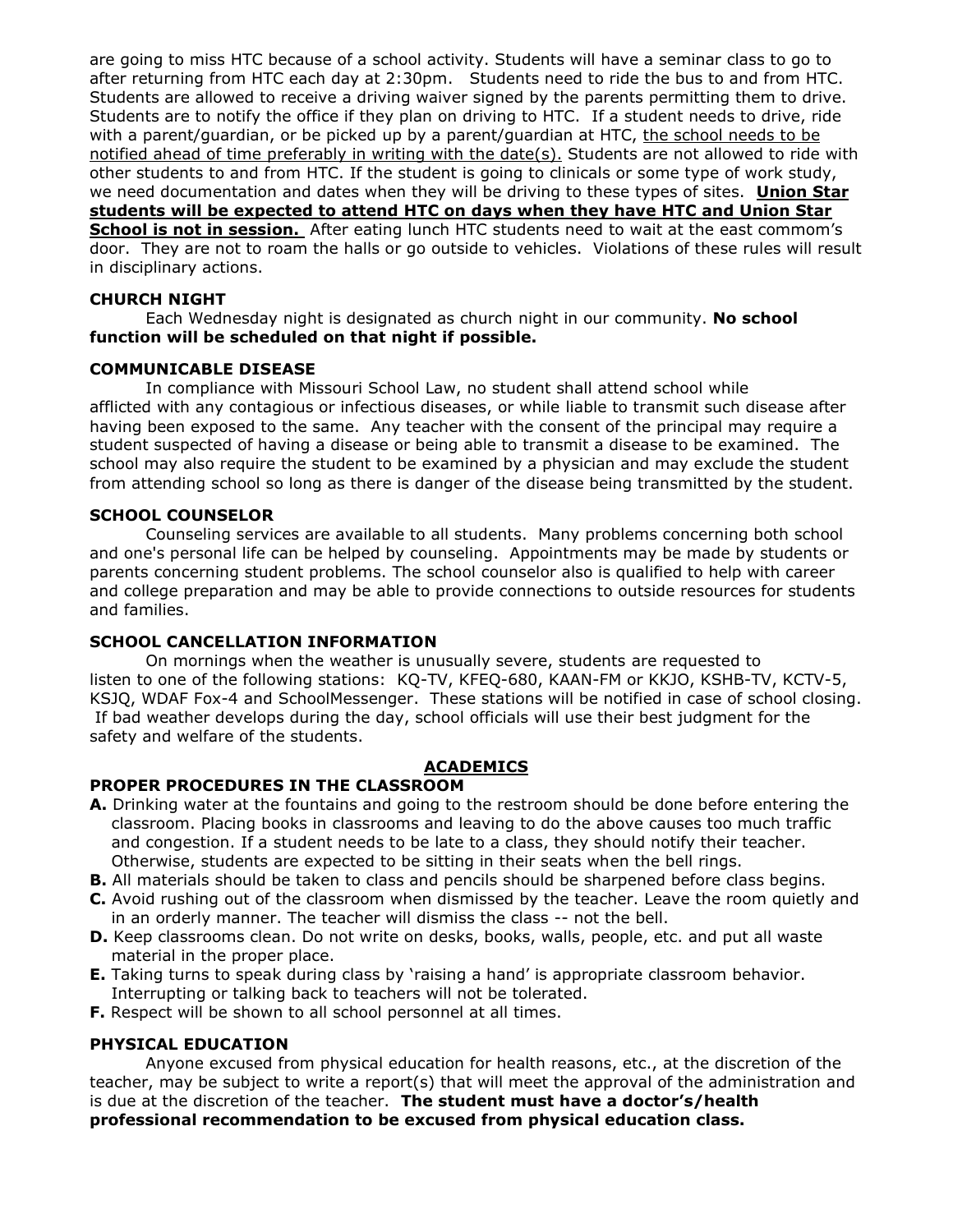### **GRADING SCALE**

The percentage scale that follows will be used for grading. Other methods of evaluation may be used by the instructors who have been given prior approval by the administration. If alternative methods of evaluation are used, students will be informed prior to their use. Letter grades equate to points as follows:

| $96-100 = A = 4.0$  | $90-95 = A - 3.75$   | $86-89 = B + = 3.50$ |
|---------------------|----------------------|----------------------|
| $83 - 85 = B = 3.0$ | $80 - 82 = B - 2.75$ | $76 - 79 = C + 2.50$ |
| $73 - 75 = C = 2.0$ | $70-72 = C - 1.75$   | $66-69 = D+ = 1.50$  |
| $63-65 = D = 1.0$   | $60-62 = D - 0.5$    | Below $60 = F = 0$   |

#### **HONOR ROLL HIGH HONOR ROLL**

A 3.0 or above with no grade below B-. An A- or above in each subject enrolled.

#### **WEIGHTED COURSES**

Courses that are weighted at Union Star include: Algebra II, College Algebra, Accounting, Spanish I & II, Chemistry, Physics, AP courses, Trigonometry, Pre-Calculus, all dual credit courses and any new courses that are deemed to be at a higher level by the administration. Weighted courses are weighted one GPA point higher than a regular course.

#### **SCHEDULE CHANGES**

All schedule changes must be made the first three (3) days of each semester. To add or drop a course, students must have the "Add"/"Drop" slip **signed by both teachers, counselor, administration and parents.** (Slips may be obtained from the counselor.)

### **INCOMPLETE GRADES**

If a student receives an incomplete grade on the grade card, a period of three days will be allowed to make up class work. If not completed, a grade of F will be assigned to that portion of the homework.

#### **SEMESTER EXAM POLICY**

Semester exams are required to be taken in all classes with the exam counting 10% of the semester grade. Junior high exploratory classes will require a final at the end of the quarter, with the exam counting 5% of the quarter grade. This would include classes taken in any of the four quarters. Exams are to be comprehensive. Students may be excluded from semester exams based on scoring proficient or advanced on their state assessments from the previous year.

### **STUDENT GRADUATION AWARDS & GPA**

Scholastic rank will be based on a four-point grading scale for valedictorian and salutatorian. Valedictorian and salutatorian will be based on all four years of high school grades. A student must be a student for one full year at Union Star R-II to be eligible for scholastic awards. All scholarships will be awarded at graduation. For any student to be eligible in class rank at graduation the student must be physically enrolled at Union Star School starting the first school calendar day of their senior year. Senior students who enroll after the first day of the school calendar year may appeal to the Board, in writing, due to unforeseen circumstances before the completion of 1st semester to be considered for class rank.

#### **STATEWIDE ASSESSMENTS (SEE BOARD POLICY 6440)**

All students will participate in statewide assessments or alternate assessments as determined by a student's IEP team. The administration will annually develop an assessment schedule for the current school year. The testing schedule will list the assessment instrument to be administered and the grade level of students that will be administered each test or assessment instrument. This policy and the assessment schedule will be given to each student as well as their parent/guardian at the beginning of each school year. In addition, a copy of this policy and the assessment schedule will be available to the public in the District office during normal business hours.

### **HOMEWORK POLICY**

Homework is a valuable component of learning and late homework will receive consequences outlined by individual teachers as stated in their classroom handbook or syllabus. Teachers tolerance for late work may vary, therefore, it is important to understand the expectations of each instructor. Teachers need to be consistent within their own classrooms.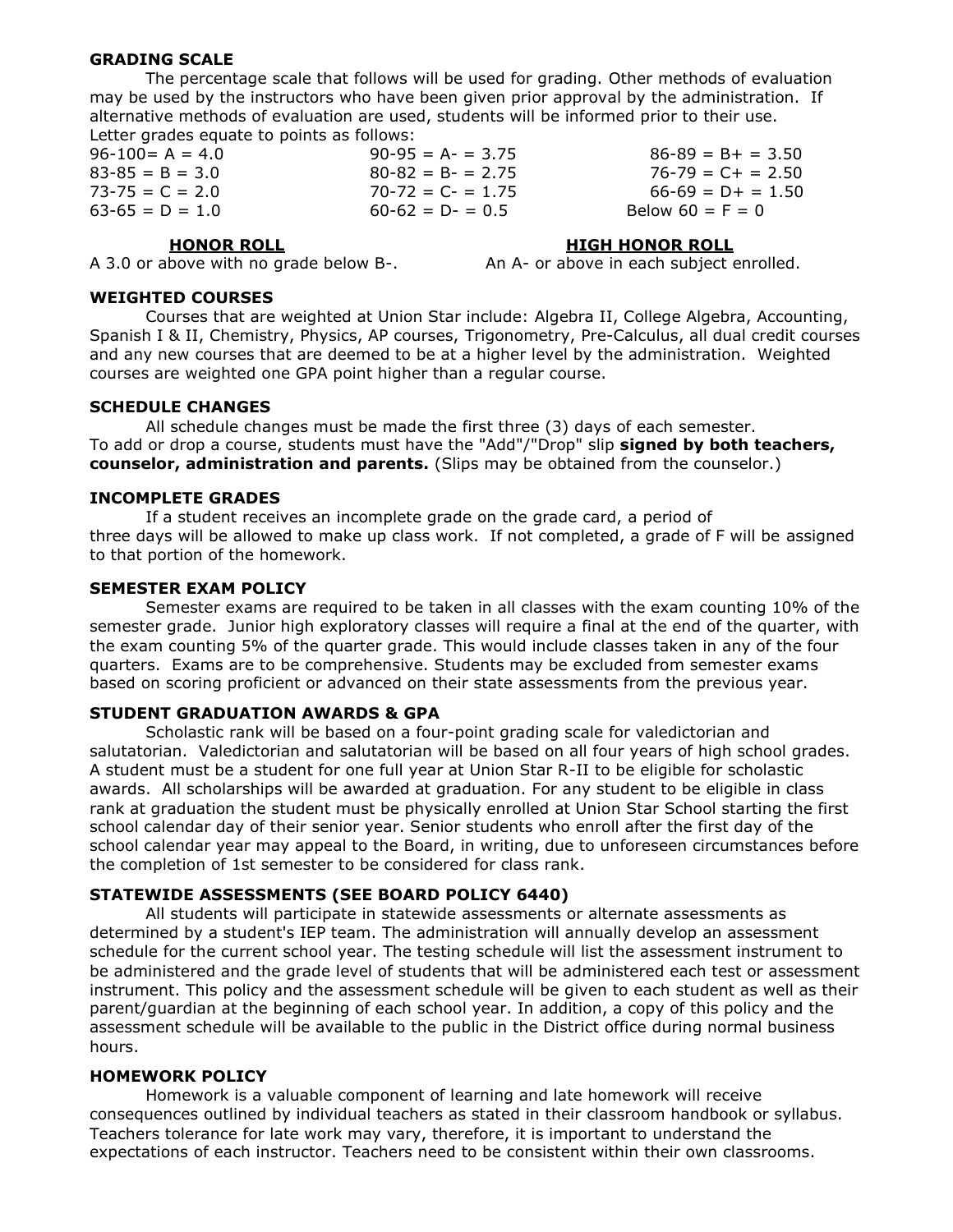# **PLANNER POINTS**

Students can earn quarterly planner points for completely filling out their daily assignment planner. At the end of each quarter, students will turn their planners into their seminar teachers for verification. Students will be able to apply these points, which will not exceed 5%, to one class for that quarter. Points will be awarded based on a criterion established by the administration.

# **PARENT / TEACHER CONFERENCE ATTENDANCE POINTS**

Students can earn extra credit points when parents attend conferences and meet with at least five of their teachers. Parents will be asked to pick up the student grade card, conference sheet, and list of questions for students to address during conferences from the school counselor. Students must obtain 5 signatures from the teachers. The extra credit points will be used in the 2nd and 4th quarter to a class of the student's choice.

# **MANDATORY DYSLEXIA SCREENINGS**

Screening will identify students who are at risk of reading failure and will be used to identify need for intervention and set goals for achievement.

The following actions will be taken in accordance with state department guidance:

- First through third grade will be screened within the first thirty days of the year, mid and end of the year benchmarking. Progress monitoring shall occur for students not meeting norms.
- Kindergarten will be screened by January 31 and them by the end of the year. Progress monitoring shall occur for students not meeting norms.
- Screening will include K-3 students transferring from a school within state (not previously screened) and those students transferring from another state.
- A student will be screened in grades 4-12 i f experiencing consistent difficulty in phonological awareness, phonics, fluency, or comprehension as noted by assessment scores, classroom teacher determination or requested by the student's parent/guardian.
- Exemptions to screening exist. Included in this list are students with a current diagnosis of dyslexia, students with intellectual disabilities and sensory impairment (vision/hearing).
- English Learners may potentially have characteristics of dyslexia. These students are at times missed because difficulties in reading can be erroneously blamed on language acquisition. These students may be screened for dyslexia related risk factors

# **STUDENT CLASSIFICATION**

According to current board policy, a student graduating must earn twenty-eight (28) high school credits as part of the graduation requirements from Union Star R-II School. In order to facilitate a clearer perception of each student's progress toward graduation, a specific number of credits must be earned before a student is considered to be in the following classifications:

- $\Box$  Sophomore: Must have at least seven (7) credits.
- $\Box$ Junior: Must have at least fourteen (14) credits.
- $\Box$  Senior: Must have at least twenty-one (21) credits.

A student may earn a General Diploma or a College Preparatory Certificate. The required units are listed below.

| <b>College Preparatory Certificate</b> |     | <b>General Diploma</b>   |     |
|----------------------------------------|-----|--------------------------|-----|
| English                                |     | English                  |     |
| Social Science                         |     | Social Science           |     |
| Mathematics                            | 4   | <b>Mathematics</b>       |     |
| Science                                | 4   | Science                  |     |
| Fine Arts                              |     | Fine Arts                |     |
| <b>Practical Arts</b>                  |     | <b>Practical Arts</b>    |     |
| <b>Physical Education</b>              |     | Physical Education       |     |
| Health                                 | l/2 | Health                   | l/2 |
| Personal Finance                       | I/2 | Personal Finance         | l/2 |
| <b>General Electives</b>               |     | <b>General Electives</b> | 11  |
| Core Electives                         | 2   | Core Electives           |     |
| <b>Total Credits*</b>                  | 29  | <b>Total Credits</b>     | 28  |
|                                        |     |                          |     |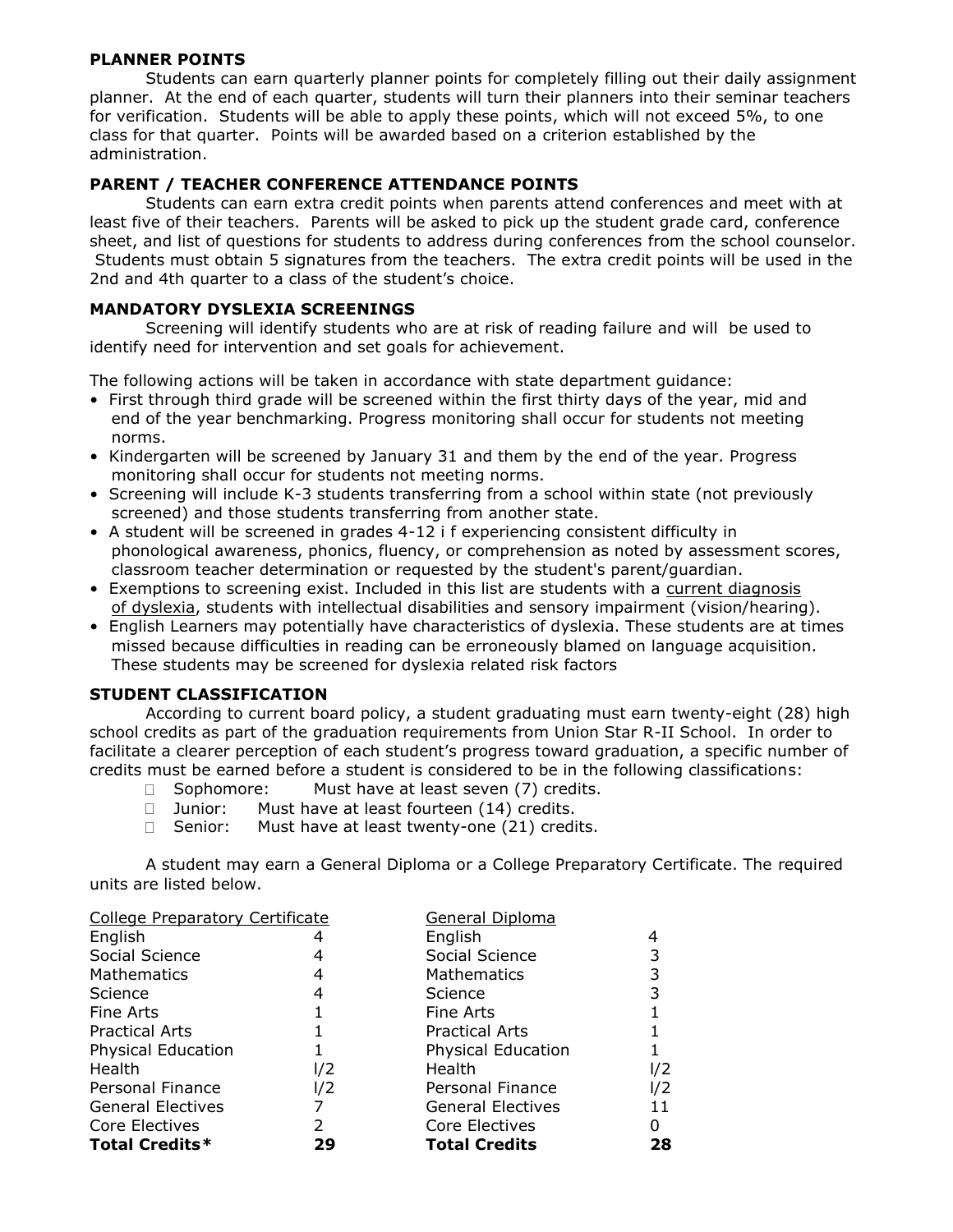\*Also requires a GPA of 3.0 or better in core subjects and a score at or above the national average (21 composite) on the ACT. Maintain a 9th–12th attendance rate of at least 95%.

# **JUNIOR HIGH RETENTION POLICY**

Students in grades sixth, seventh, and eighth must pass at least six subjects, including two out of the four core areas of social studies, math, science, and communication arts. If the student does not meet the above criteria, he/she will be retained to the current grade level at the discretion of the teachers and administration.

# **CREDIT RECOVERY**

A process established for all junior high and high school students to make up failed credits. Recovery will happen during senior trip or immediately after school dismissal for the year. Students must have administration approval prior to taking courses for credit recovery.

### **CLASS DUES AND FEES**

All students in high school and junior high will pay class dues. Failure to pay dues during registration will result in loss of privileges unless prior arrangements are made with the administration. Clubs and organizations may be subject to dues.

# **DAMAGED 0R LOST TEXTBOOKS OR EQUIPMENT**

It shall be the responsibility of students to pay for any lost or damaged school property that had been placed in their possession. The cost will be for replacing the lost or damaged items.

# **BAND PROGRAM/ INSTRUMENT AGREEMENT**

All fifth and sixth grade students will be participating in band. Students in the fifth and sixth grades will be able to sign an instrument agreement allowing them to use a school instrument. Allowing the younger students to utilize the instruments for two years will allow them to see if they enjoy being in the band before making a long-term financial commitment. Students in grades 7-12 will have the responsibility to supply their own instrument. The only instrument not affected by this new policy is percussion. If you have questions, feel free to contact the school office.

# **SENIOR TRIP AND SENIOR FUNDS**

Any senior who does not pay his/her dues or participate in required activities will not be allowed to go on the trip. Any senior who does not go on the trip needs to sign a waiver and relinquishes his/her share of the class money to the rest of the class. Students who do not participate or waive their rights to senior trip will be expected to attend classes during senior trip to take senior finals. If a student fails to attend any or all of these days, they will be subject to additional consequences. Donations of funds from any outside organization to a class will be handled at the discretion of the class sponsor. Senior trip days are approved annually by the Board of Education. Additional "skip" days where 50% or more of the class are absent will result in an equal loss of time planned for the trip.

# **UNION STAR R-II DISCIPLINE POLICY**

It is expected that pupils in attendance in the school district will conduct themselves in a manner that will not jeopardize the health and safety of themselves or others, the security of school property, nor in any way limit or interrupt the learning situation of the school or classes. The discipline at Union Star R-II is designed to assure every student of this. If disciplinary action is needed, the following actions will be used:

- 1. Hearing with the Principal. All discipline cases will be granted a hearing.
- 2. A choice of the following options will be left up to the supervisor.
	- a. Oral reprimand b. Detention c. In-school suspension
	- d. Out-of-school suspension e. Saturday School f. Expulsion
	- g. Corporal punishment

The punishment implemented will fit the situation. (Example: If a student writes on a desk, he/she will wash the desk.) Union Star R-II requires that all district personnel are responsible for the care and supervision of students and are authorized to hold every pupil strictly accountable for any disorderly conduct in school or any property of the school, on any school bus going to or returning from school, during school-sponsored activities, or during intermission or recess period.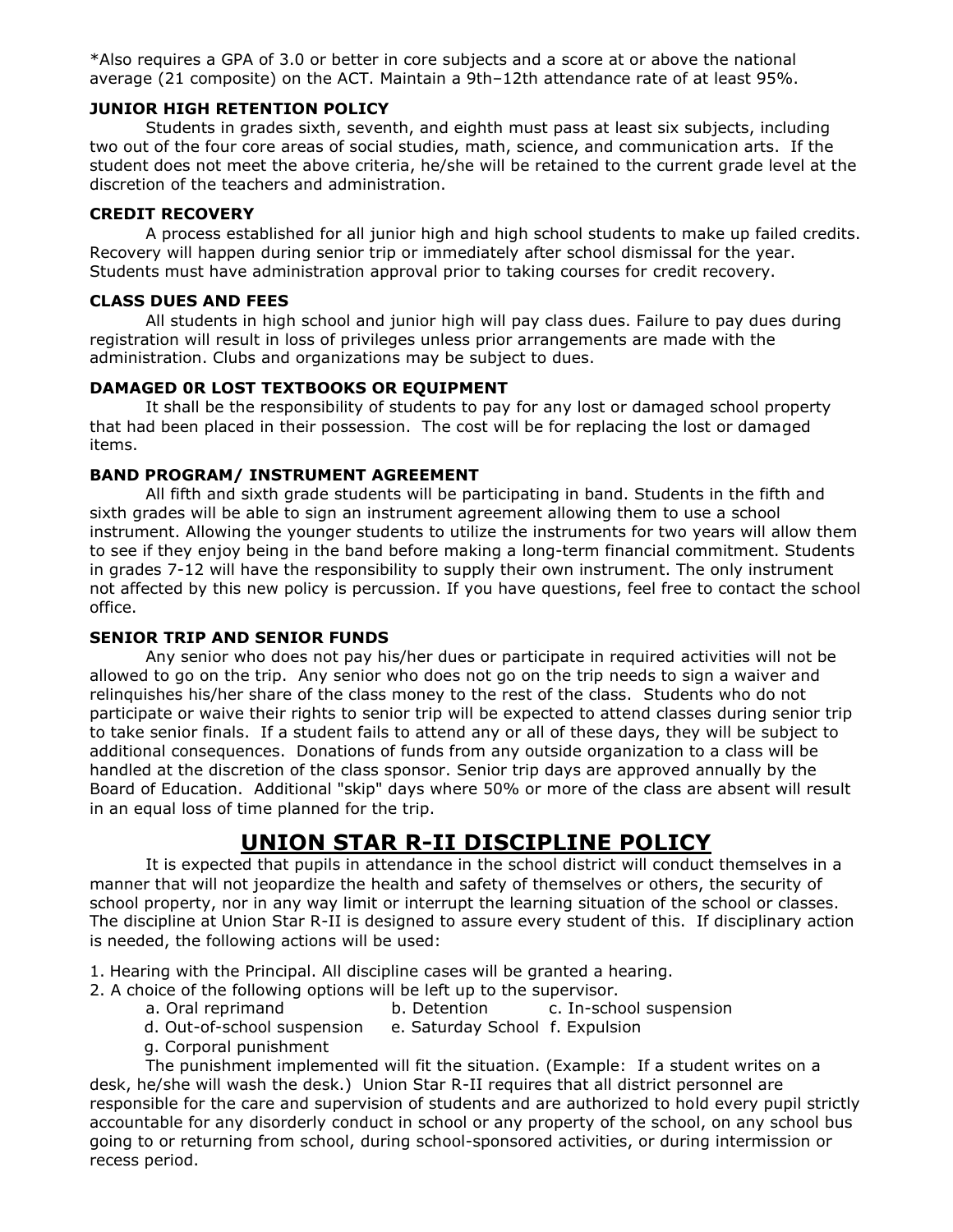# **HEARING WITH THE PRINCIPAL**

Every student will receive a hearing with the principal where the student will have a chance to tell his/her side of the story. The student shall be informed of the charges against him/her and then they shall be informed of his/her punishment or the resolution of the matter.

# **ORAL REPRIMAND:**

After the hearing with the principal, the student will be informed that the type of behavior is unacceptable at Union Star.

# **IN-SCHOOL SUSPENSION**

The student will serve his/her term all day in school secluded from the other students and under the supervision of the principal. The student will be required to do class work and will receive credit for it.

# **OUT-OF-SCHOOL SUSPENSION/EXPULSION**

The student may do the work but will receive no credit for the work that was scheduled during the time missed due to suspension.

No student shall be suspended unless:

- 1. The student has been given oral or written notice of charges against him/her.
- 2. If the pupil denies the charges, he shall be given an oral or written explanation of the facts which form the basis of the proposed suspension.
- 3. The student has been given an opportunity to present his version of the incident.
- 4. In the event of a suspension for more than ten days, where the student gives notice that he wishes to appeal the suspension to the Board, the suspension shall be stayed until the Board renders its decision, unless in the judgment of the Superintendent of Schools the student's presence poses a continuing danger to persons or property or any ongoing threat of disrupting the academic process in which case the student may be immediately removed from school, and the notice and hearing shall follow as soon as is practical. **A student who is on suspension may not be within 1,000 feet of any school property unless he/she lives within 1,000 feet of the school. Board Policy PRF 2662)**
- 5. The expulsion of a student from school permanently shall be made by the Board of Education only, meeting in an official body with the student and parents being present, or having had the opportunity to be present and represent the student's case. A majority vote of the Board of Education is necessary for expulsion. The Superintendent of Schools shall request to the Board of Education president the need for such a meeting. The decision of the Board shall be final.

# **SATURDAY SCHOOL**

Saturday School may be assigned as an alternative to in-school suspension. This will be assigned at the discretion of the principal. Students are responsible for completing regular class assignments and may be given other work. Saturday School times will be scheduled by the principal.

# **CORPORAL PUNISHMENT**

- 1. Before corporal punishment can be used, there must be a hearing with the principal where he/she is informed of the offense committed and parents must be notified prior to administering punishment.
- 2. School officials must punish corporally in the presence of a second school official.

# **Safe Schools Policy**

The presence of firearms and weapons poses a substantial risk of serious harm to District students, staff and community members. Therefore, possession of firearms and weapons is prohibited on *school premises* at all times except for law enforcement officials. As used in this policy, the phrase school premises include all District buildings, grounds, vehicles and parking areas. This prohibition also extends to the sites of school activities, whether or not those school activities are conducted on School District property.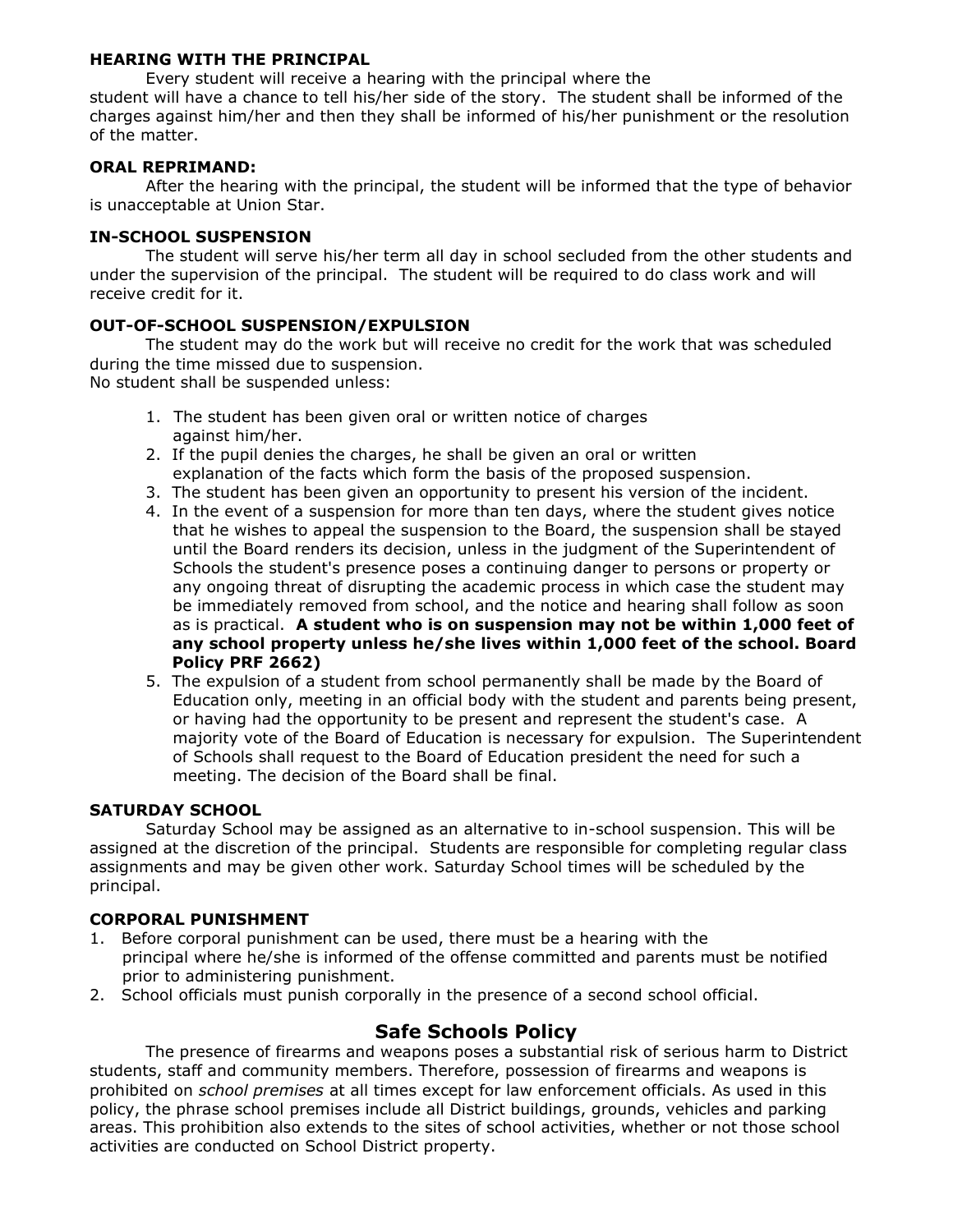Individuals found to be in violation of this policy will be dealt with severely. Students will be disciplined up to and including expulsion as provided in Policy and Regulation 2620 - Firearms and Weapons in School. Law enforcement officials will be notified and the individual violating this policy will be directed to leave school premises. Non-students violating this policy will be barred from all school premises and school activities for a period of one (1) year. Subsequent violations by the same individual will result in a permanent bar from school premises and school activities.

Students are not allowed to carry a firearm or other weapon into any school, school bus, or onto the premises of any other activity sponsored or sanctioned by school officials. Student participation in school sanctioned gun safety courses or other school sponsored firearm related events does not constitute a violation of this policy. During events listed above, parents shall bring firearms when students load onto the bus for the activity. The supervisor of the activity will take possession until students arrive at the event. In addition, persons passing through school district property for purposes of dropping off or picking up a student do not violate this policy if they possess a lawful permitted weapon in the vehicle during this time.

# **STUDENT RIGHTS AND RESPONSIBILITIES**

The Board of Education believes that students have rights that should be recognized and respected. It also believes that every right carry with its certain responsibilities. Among these student rights and responsibilities are the following:

- 1. Have the opportunity for a free education in the most appropriate learning environment.
- 2. Have the opportunity for freedom of speech and of the press (so long as the exercise of those rights is not disruptive).
- 3. He/she is secure in his/her persons, papers and effects against unreasonable search and seizures; privacy in regard to his/her personal possessions, unless there is reasonable suspicion that the student is concealing materials prohibited by law or school board policy.
- 4. Expect that the school will be a safe place with no fear of harm.
- 5. Expect an appropriate environment conducive to learning.
- 6. Not be discriminated against on the basis of sex, race, color, religion, national origin or handicap.
- 7. Expect to be fully informed of school rules and regulations.

# **EACH STUDENT HAS THE RESPONSIBILITY TO:**

- 1. Know and adhere to reasonable rules and regulations established by the local Board of Education and implemented by school administrators and teachers.
- 2. Respect the human dignity and worth of every other individual.
- 3. Refrain from libel, slanderous remarks, and obscenity in verbal and written expression.
- 4. Study diligently and maintain the best possible level of academic achievement.
- 5. Be punctual and present in the regular school program.
- 6. Dress and groom in a manner that meets reasonable standards of health, cleanliness, modesty and safety.
- 7. Help maintain and improve the school environment, preserve school property, and exercise the utmost care while using school facilities.
- 8. Refrain from gross disobedience, misconduct, or other behavior that would lead to any physical harm or to the disruption of the educational process.
- 9. Respect the reasonable exercise of authority by school administrators and teachers in maintaining discipline in the school and at school sponsored activities.
- 10. Obey the law and rules so as not to be subjected to ill effects or endanger others by the possession or the use of alcohol, illegal drugs and other unauthorized substances.
- 11. Carry only those materials that are acceptable under the law and accept the consequences for unacceptable articles stored in one's locker.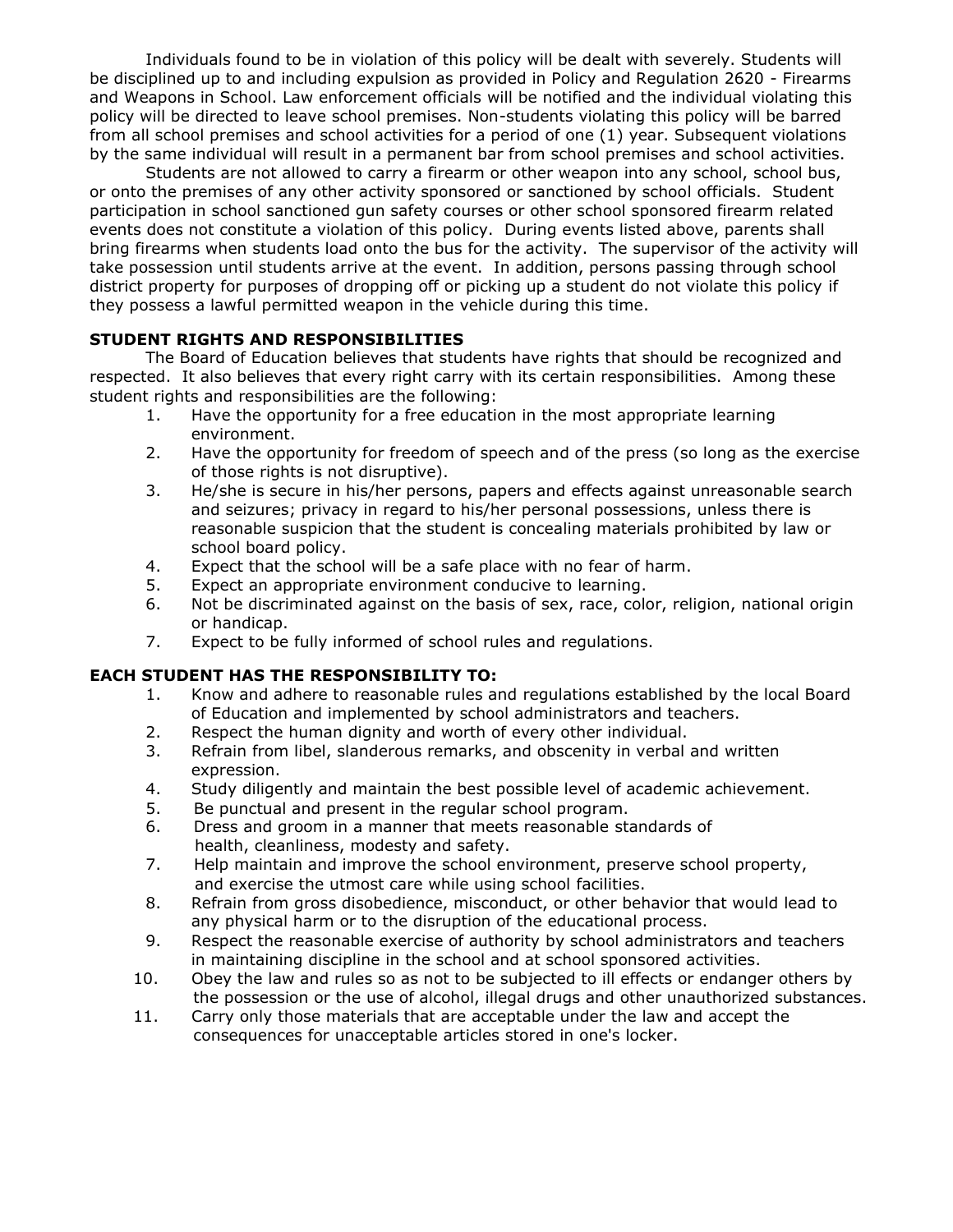

# **PBIS (POSITIVE BEHAVIOR AND INTERVENTIONS SUPPORT)**

Positive Behavior And Interventions Support (PBIS)is the bases for our district wide disciplinary model. PBIS focused on teaching students the social skills and positive behaviors expected in various locations/activities in our building. Students are explicitly taught the positive expectations of what it means to be Respectful, Responsible, and Safe in these locations. Students have an opportunity to earn STARR Bucks for exhibiting these positive behaviors. Students who earn STARRS Bucks get an opportunity to spend them at the STARR Store for items or privileges. Students in junior high and high school have the opportunity to become a STARR Ambassador. These students are role models that act and show that they are Respectful, Responsible, and Safe. Ambassadors help out with passing out STARRS Bucks along with helping at the STARR Store.

|                       | <b>All Settings</b>                                                                                                                                                                                      | <b>Classroom</b>                                                                                                                                                   | <b>Hallways</b>                                                                                                                                                                                                       | Cafeteria                                                                                                                      | <b>Restroom</b>                                                         | <b>Recreation</b><br><b>Areas</b><br>Recess/Playground/<br>Gym                          | <b>School Events</b><br>Assemblies,<br>Programs, Games                                                                                                                                                   | <b>Bus</b>                                                                                                                                                                                   |
|-----------------------|----------------------------------------------------------------------------------------------------------------------------------------------------------------------------------------------------------|--------------------------------------------------------------------------------------------------------------------------------------------------------------------|-----------------------------------------------------------------------------------------------------------------------------------------------------------------------------------------------------------------------|--------------------------------------------------------------------------------------------------------------------------------|-------------------------------------------------------------------------|-----------------------------------------------------------------------------------------|----------------------------------------------------------------------------------------------------------------------------------------------------------------------------------------------------------|----------------------------------------------------------------------------------------------------------------------------------------------------------------------------------------------|
| <b>Be Respectful</b>  | Be kind to others,<br>their spaces and<br>their property<br>Keep your voice<br>at appropriate<br>level<br>Be positive when<br>responding to<br>others<br>Take care of<br>school property                 | Keep on task<br>Listen carefully<br>while others are<br>speaking<br>Allow others to<br>listen and learn<br>Raise your hand<br>to be<br>acknowledged<br>Be tolerant | Voice Level: 2<br>Return to<br>classroom directly<br>and quietly<br>Stay in your<br>personal space                                                                                                                    | Voice Level: 2<br>Take turns at trash<br>can<br>Face forward and pay<br>attention in line<br>Clean your area<br>Speak politely | Voice Level: 2<br>Respect privacy<br>of self and<br>others              | Share equipment<br>Enter and exit<br>quietly<br>Line up on first<br>request             | Voice Level: 2<br>(unless otherwise<br>directed)<br>Display appropriate<br>behavior<br>Stand for the pledge<br>and national anthem<br>Display good<br>sportsmanship and<br>citizenship<br>Speak politely | Voice Level: 2<br>Follow driver's<br>instructions<br>Speak politely<br>Sit in assigned seat                                                                                                  |
| <b>Be Responsible</b> | <b>Take ownership</b><br>of your own<br>actions<br>Be prepared and<br>on time<br><b>Follow directions</b><br>Keep your school<br>neat and clean<br>Be helpful<br><b>Fulfill your</b><br>responsibilities | Return items to<br>proper place<br>Be prompt                                                                                                                       | Go directly to<br>where you are to<br>he<br>Stay to the right<br>on stairs<br>Arrive at<br>destination on<br>time<br>Take care of your<br>need directly and<br>quietly and then<br>go directly to your<br>destination | Use time wisely<br>Use proper tray<br>procedures<br>Clearly state your<br>lunch number<br>Two hands on tray<br>while walking   | Be quick<br>Flush after use<br>Place trash in<br>wastebaskets           | Use equipment as<br>intended<br>If you take it, put it<br>back                          | Be where you<br>belong<br>Display positive<br>price<br>Be a good and<br>helpful host<br>Make prior<br>arrangements for<br>transportation<br>Keep track of all<br>belongings                              | Keep track of your<br>belongings<br>Only water                                                                                                                                               |
| Be Safe               | <b>KAHFAOOTY</b><br><b>Follow emergency</b><br>procedures<br><b>Stay in supervised</b><br>areas<br>Go directly to<br>your destination                                                                    | Follow classroom<br>rules and<br>procedures<br>Use all classroom<br>items properly                                                                                 | Walk<br>Take steps on<br>stairs one at a<br>time                                                                                                                                                                      | Eat your own food<br>Wash hands after<br>eating<br>Report spills and<br>other problems<br>Food stays in the<br>cafeteria       | Wash hands<br>with soap and<br>water<br>Report incidents<br>immediately | Stay in approved<br>area<br>Leave nature in its.<br>place<br>Stay away from the<br>road | Stay with your<br>sponsor, parent, or<br>group<br>Walk on bleacher<br>stairways and planks<br>Report any spills or<br>accidents to the<br>person on duty/staff                                           | Report accidents<br>immediately<br>Stay seated and<br>face forward<br>Keep aisles clear<br>Keep all objects<br>inside the bus<br>Enter and exit<br>orderly<br>Follow emergency<br>procedures |

# **Union Star** *Positive* **Behavior Expectations**

**Voice Levels:**  $1 = No$  Talking  $2 = Whispering$   $3 = Speaking$  Voice  $4 = Team/Group$  Voice  $5 = Outdoor$  Voice **KAHFAOOTY: K**eep **A**ll **H**ands **F**eet **A**nd **O**ther **O**bjects **T**o **Y**ourself **CPI CRISIS PREVENTION INTERVENTION**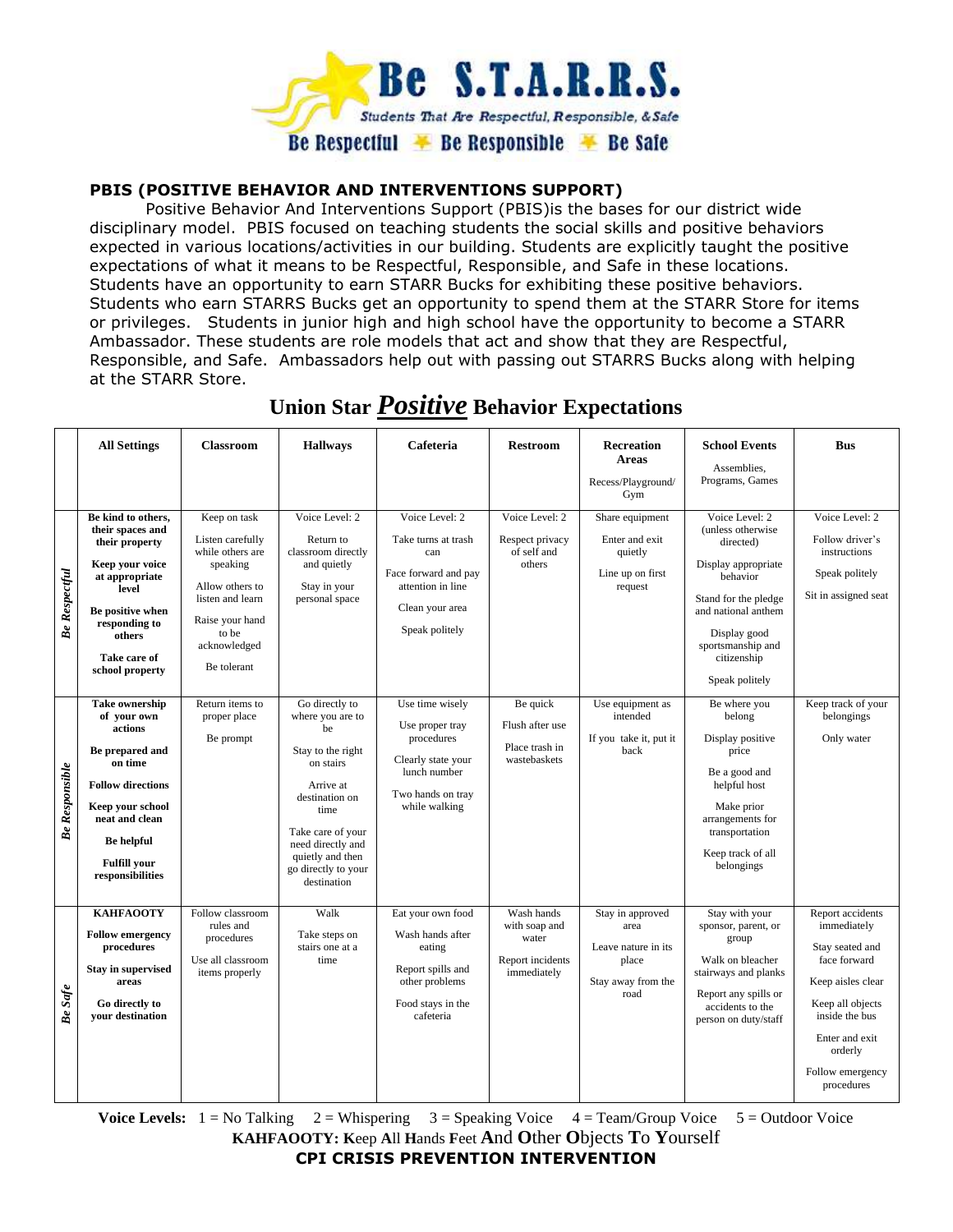CPI is a nonviolent crisis intervention program to provide for the care, welfare, safety, and security of everyone during a crisis situation. A support team of teachers and staff have been trained in techniques to resolve and intervene during potentially violent situations with minimal anxiety and maximum security. Physical restraint techniques, which have been taught and practiced, could be utilized for the safety of individuals and others.

# **STUDENT DISCIPLINE**

The Student Code of Conduct is designed to foster student responsibility, respect for the rights of others, and to ensure the orderly operation of district schools. No code can be expected to list each and every offense or policy infraction that may result in the use of disciplinary action. However, it is the purpose of this code to list certain offenses which, if committed by a student, will result in the imposition of a certain disciplinary action. Any conduct not included herein, or an aggravated circumstance of any offense or an action involving a combination of offenses may result in disciplinary consequences that extend beyond this code of conduct as determined by the principal, superintendent and/or Board of Education.

1. **Abusive Language/Inappropriate Language/Profanity** – Student delivers verbal messages that include swearing, name calling, or use of words in an inappropriate way.

### **First Offense:**

Principal/Student conference, detention, in-school suspension, or 1-10 day's out of-school suspension.

#### **Subsequent Offense:**

In-school suspension, 1-180 days out-of-school suspension, or expulsion and possible documentation in student's discipline record\*.

2. **Alcohol:** Possession of or presence under the influence of alcohol, regardless of whether the student is on school premises.

> **First Offense:** 11-180 days out-of-school suspension, notification to law enforcement officials and documentation in student's discipline record\*.

**Subsequent Offense:** Expulsion, notification to law enforcement officials and documentation in student's discipline record\*.

3. **Arson** – Intentionally causing or attempting to cause a fire or explosion.

 **First Offense:** 11-180 days out-of-school suspension or expulsion notification to law enforcement officials, and documentation in student's discipline record.

 **Subsequent Offense:** Expulsion, notification to law enforcement officials documentation in student's discipline record.

- 4. **Bus Misconduct--**Any offense committed by a student on a district-owned or contracted bus shall be punished in the same manner as if the offense had been committed at the student's assigned school. In addition, bus-riding privileges may be suspended or revoked.
- 5. **Bullying** The District is committed to maintaining a safe learning and working environment free of any form of bullying or intimidation by students toward District personnel or students on school grounds, or school time, at a school-sponsored activity or in a school-related context. Bullying is intimidation, unwanted aggressive behavior, or harassment that is repetitive or is substantially likely to be repeated and causes a reasonable student to fear for his or her physical safety or property; or substantially interferes with the educational performance, opportunities, or benefits of any student without exception; or substantially disrupts the orderly operation of the school. Bullying may consist of physical actions, including gestures, or oral, cyberbullying, electronic, or written communication, any threat of retaliation for reporting of such acts. Bullying of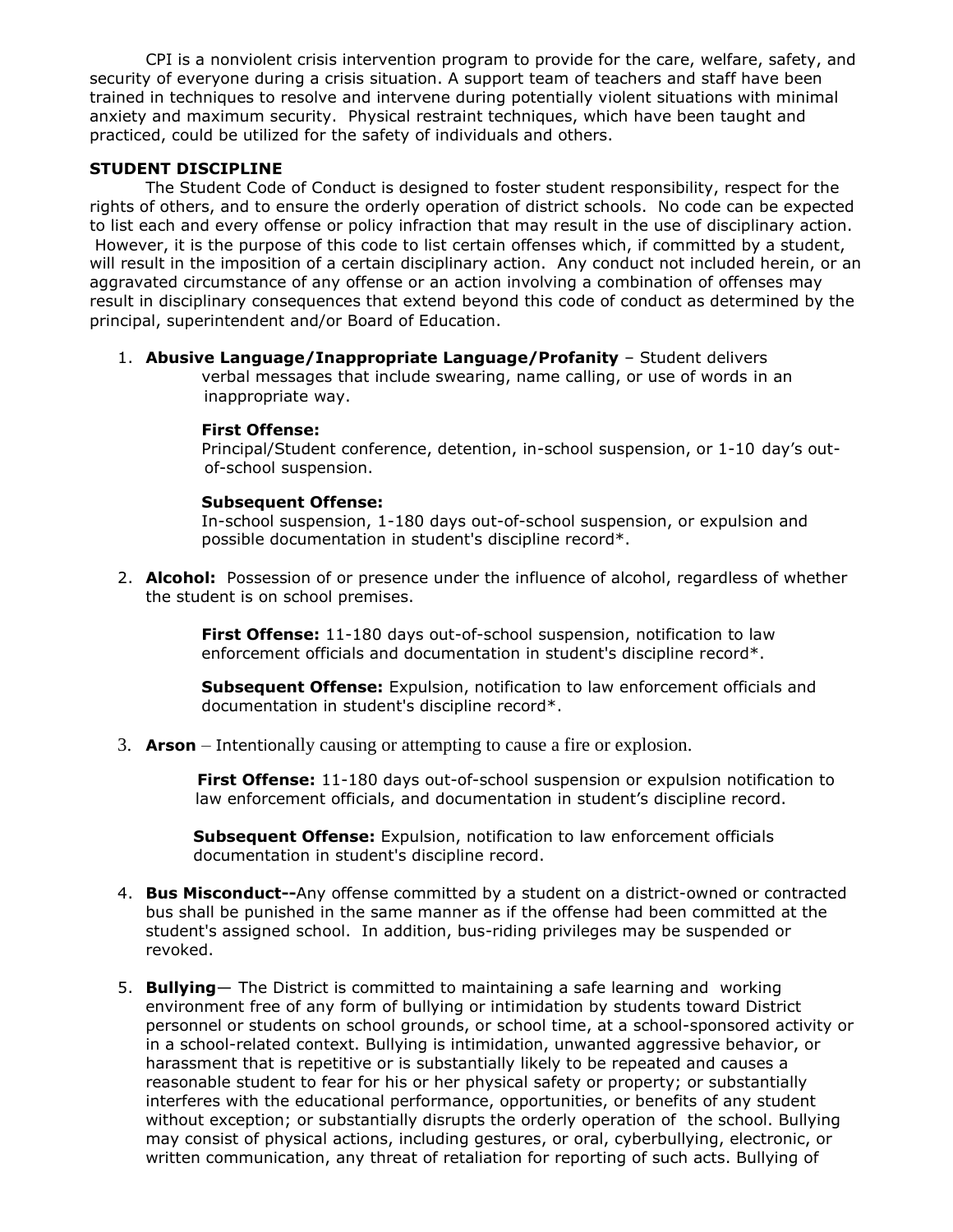students is prohibited on school property, at any school function, or on a school bus. "Cyberbullying" means bullying through the transmission of communication including, but not limited to, a message, text, sound, or image by means of an electronic device including, but not limited to, a telephone, wireless telephone, or other wireless communication device, computer, or pager. Bullying, as defined in this policy, is strictly prohibited. Students are encouraged to report any incident of bullying which they have witnessed or incurred, by contacting their building principal. District employees are required to report any instance of bullying of which the employee has witnessed within two (2) school days of the occurrence. Employees shall report the occurrence to the building principal, who is the person the District designates to receive reports of incidents of bullying. A principal who receives a report of an incident of bullying shall initiate an investigation into the allegations within two (2) school days of receipt of the report. The principal may assign other employees to assist in the investigation, or request that the superintendent assign an outside investigator. The investigation shall be completed within ten school days from the date of the written report of bullying unless good cause exists to extend the investigation. No employee or student who reports an act of bullying shall be subject to reprisal or retaliation for making such a report. Any person who engages in reprisal or retaliation against an employee or student who reports an act of bullying shall be subject to disciplinary action. Students who are found to have violated this policy will be subject to consequences depending on factors such as: age of student(s), degree of harm, severity of behavior, number of incidences, etc. The District shall give annual notice of the policy to students, parents or guardians, and staff through its inclusion in all student handbooks. This policy is posted on the District's web page, www.usr2.com and a copy is in the District Administrative Office. The District provides information and appropriate training to District staff who have significant contact with students regarding the policy. All staff with significant student contact are trained on the requirements of this policy on an annual basis. The District provides education and information to students regarding bullying, including information regarding this policy prohibiting bullying, the harmful effects of bullying, and other applicable initiatives to address bullying, including student peer-to-peer initiatives to provide accountability and policy enforcement for those found to have engaged in bullying, reprisal, or retaliation against any person who reports an act of bullying. The District shall instruct its school counselors, school social workers, licensed social workers, mental health professionals, and school psychologists to educate students who are victims of bullying on techniques for students to overcome bullying's negative effects. Such techniques include but are not limited to, cultivating the student's self-worth and self-esteem; teaching the student to defend himself or herself assertively and effectively; helping the student develop social skills or encouraging the student to develop an internal locus of control. District administrators will implement programs and other initiatives to address bullying, to respond to such conduct in a manner that does not stigmatize the victim, and to make resources or referrals available to victims of bullying. **See Board Policy PF 2655 for additional information on this topic.**

#### **Bullying – The delivery of direct or technology**‐**based messages that involve intimidation, teasing, taunting, threats, or name-calling.**

#### **First Offense:**

 Principal/Student conference, parental notification, and referral to school counselor for intervention, in-school suspension, or 1-30 days out-of-school suspension.

#### **Subsequent Offenses**:

 In-school suspension or 1-180 days out-of-school suspension, or expulsion, and documentation in student's discipline record.

6. **Cheating -** Student delivers message that is untrue, uses other students work as their own and/or deliberately violates rules.

#### **First Offense**:

Student will receive a zero for the assignment, exam, or project and a one hour detention.

**Second Offense**: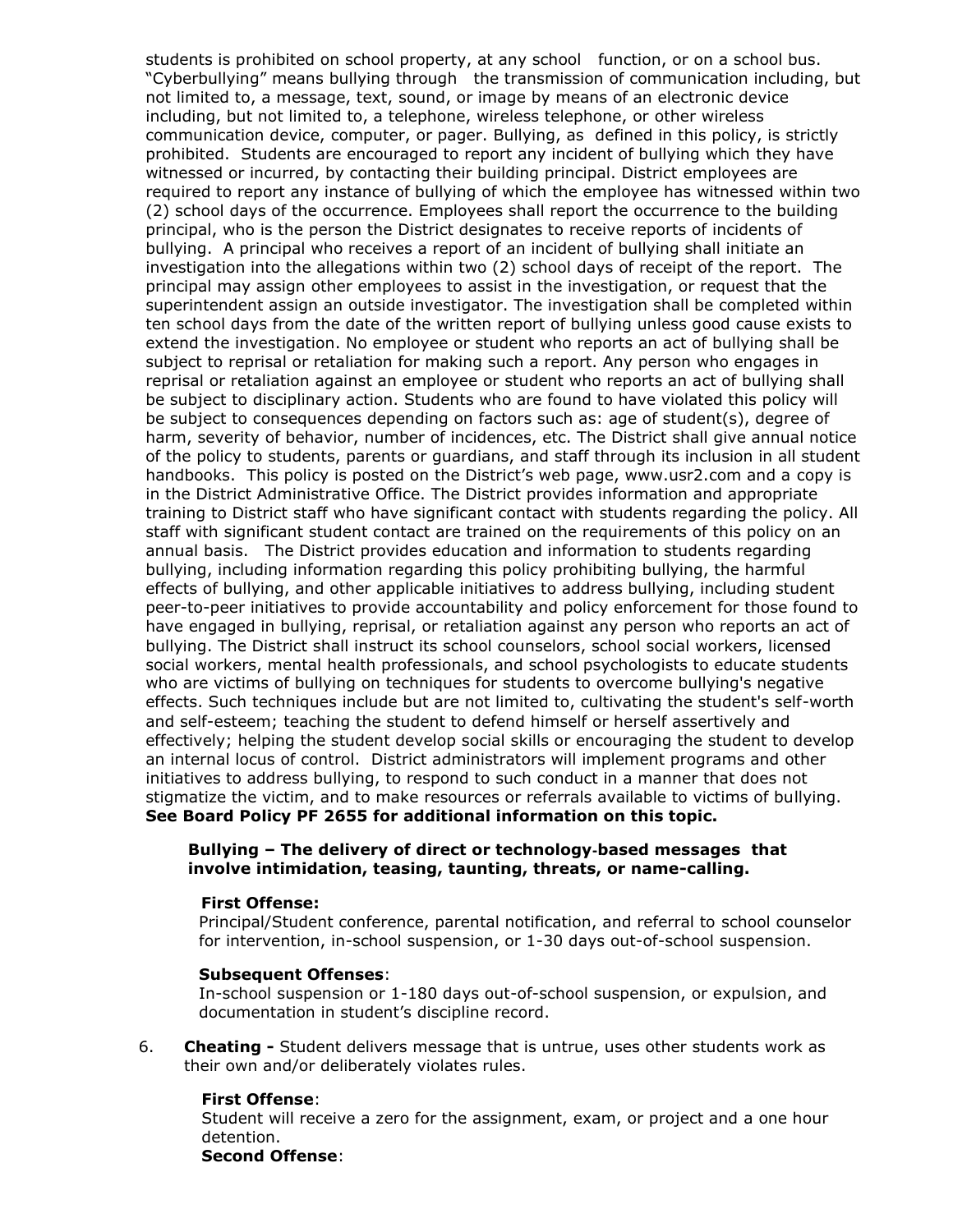Student will fail the course and will also be assigned ISS for 2 days.

**Third Offense**: Student's status will be reviewed by the administration.

7. **Defiance/Insubordination/Non-Compliance -** Student engages in refusal to follow directions or talks back.

### **First Offense**:

Principal/Student conference, detention, in-school suspension, or 1-10 day's out-of school suspension.

### **Subsequent Offense**:

In-school suspension, 1-180 days out-of-school suspension, or expulsion and possible documentation in student's discipline record\*.

8. **Disparaging or Demeaning Language--** Use of hate language to demean other persons due to the race, gender, disability, natural origin, or religious beliefs. This provision also includes conduct, verbal, written, or symbolic speech which materially and substantially disrupts class, school activities, transportation, or school functions.

### **First Offense**:

 Detention, In-school suspension, or 1-10 days out-of-school suspension. **Subsequent Offense**:

In-school suspension or 1-180 days out-of-school suspension, or expulsion, and documentation in student's discipline record\*.

9. **Disrespect -** Student delivers socially rude or dismissive verbal, written or symbolic messages to adults or students.

### **First Offense**:

Principal/Student conference, detention, in-school suspension, or 1-10 days out ofschool suspension.

#### **Subsequent Offense**:

In-school suspension, 1-180 days out-of-school suspension, or expulsion, and possible documentation in student's discipline record\*.

10. **Disruption/Inappropriate Conduct:** Student engages in behavior causing an interruption in a class or activity. Disruption includes sustained loud talk, yelling, or screaming; noise with materials; horseplay or roughhousing; and/or sustained out‐of‐seat behavior, or any other behavior inappropriate for the location.

#### **First Offense**:

Principal/Student conference, detention, in-school suspension, or 1-10 days out ofschool suspension.

#### **Subsequent Offense**:

In-school suspension, 1-180 days out-of-school suspension, or expulsion, and possible documentation in student's discipline record\*.

#### 11. **Drugs/Controlled Substance:**

 a. Possession or presence under the influence of a controlled substance or substance represented to be a controlled substance while at school, on the school playground, on the school parking lot, a school bus or at a school activity whether on or off school property. This may include drug related paraphernalia or any vaping devices or products.

# **First Offense**:

11-180 days out-of-school suspension, notification to law enforcement officials and documentation in student's discipline record\*.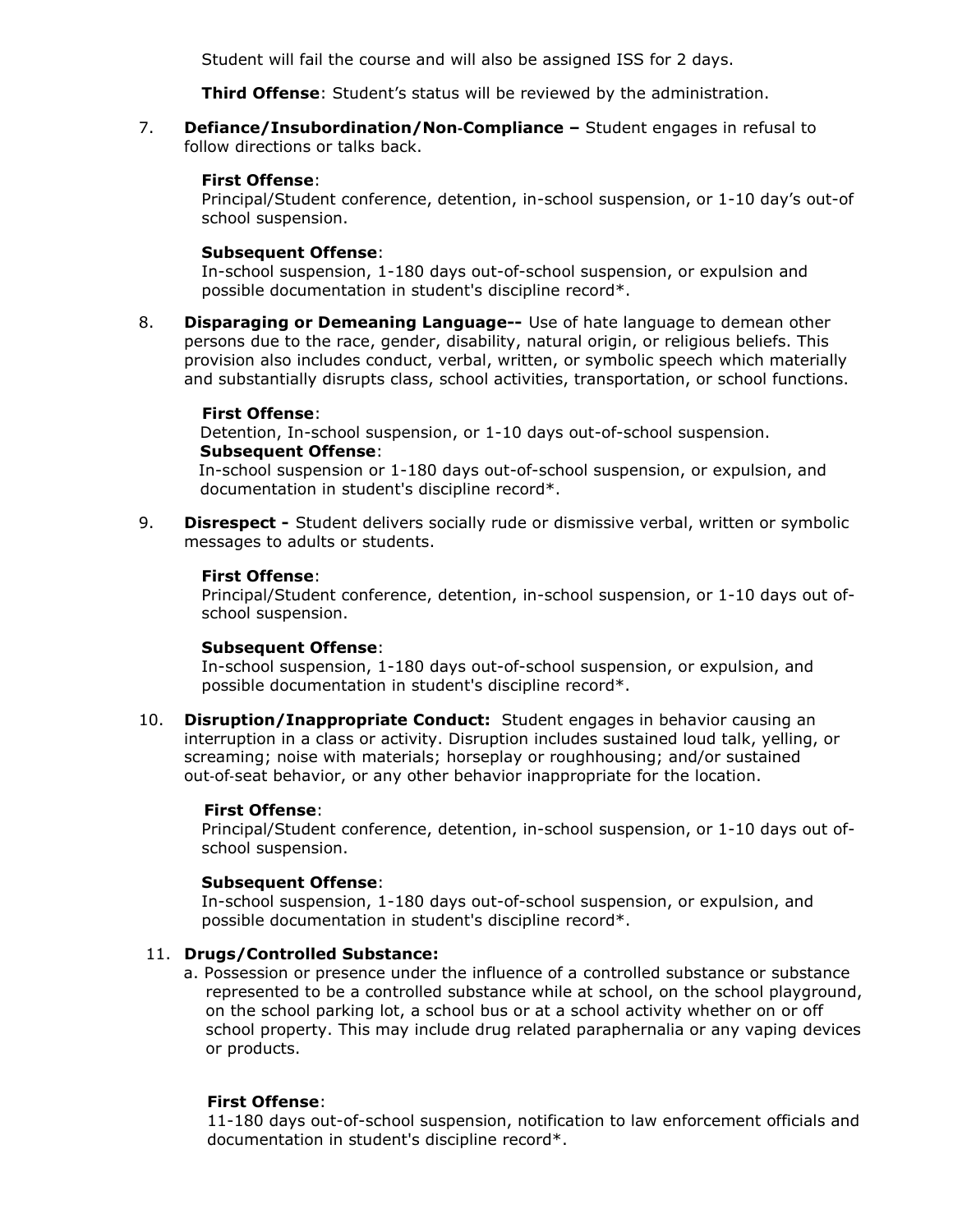# **Subsequent Offense:**

Expulsion, notification to law enforcement officials and documentation in student's discipline record\*.

 b. Sale, purchase or distribution of any prescription drug, alcohol, narcotic substance, counterfeit drugs and/or drug-related paraphernalia.

### **First Offense**:

 Expulsion, notification to law enforcement officials, and documentation in student's discipline record\*.

12. **Electronic Devices/Cell Phones -** Use of radios, MP3 players, iPods, airPods, cell phones, and other media equipment is allowed to be used prior to school starting in the commons or in gymnasium and during junior high and high school lunch shifts in the commons only. **Use of these items outside the designated time and areas will result in disciplinary action.**

### **First Offense:**

The student shall receive a warning and the device shall be given to the principal. Student can pick it up at the end of the school day.

 **Second Offense:** One day ISS & parents must pick up the phone.

 **Third & Repeated Offenses:** 1 Day of OSS & possible confiscation of phone.

13. **Extortion--**Threatening or intimidating any student for the purpose of obtaining money or anything of value.

### **First Offense**:

Principal/Student conference, in-school suspension, or 1-10 days out of school suspension.

#### **Subsequent Offense**:

In-school suspension, 1-180 days out-of-school suspension, expulsion, possible documentation in student's discipline record\*.

14. **False Alarms-**Tampering with emergency equipment, setting off false alarms, making false reports.

#### **First Offense**:

Principal/Student conference, in-school suspension, or 1-10 days out-of-school suspension.

### **Subsequent Offense**:

In-school suspension, 1-180 days out-of-school suspension, or expulsion and possible documentation in student's discipline record\*.

15. **Fighting** - Student is involved in mutual participation in an incident involving verbal or physical violence.

#### **First Offense**:

1-180 days out-of-school suspension and possible documentation in student's discipline record\*.

### **Subsequent Offense**:

1-180 days out-of-school suspension, or expulsion and possible documentation in student's discipline record\*.

16. **Harassment** (see Board policy PRF 2130 and PRF 4810)– a. The delivery of disrespectful messages in any format related to gender, ethnicity, sex, race, religion, disability, physical features, or other protected class. Use of verbal, written, or symbolic language that is sexually harassing.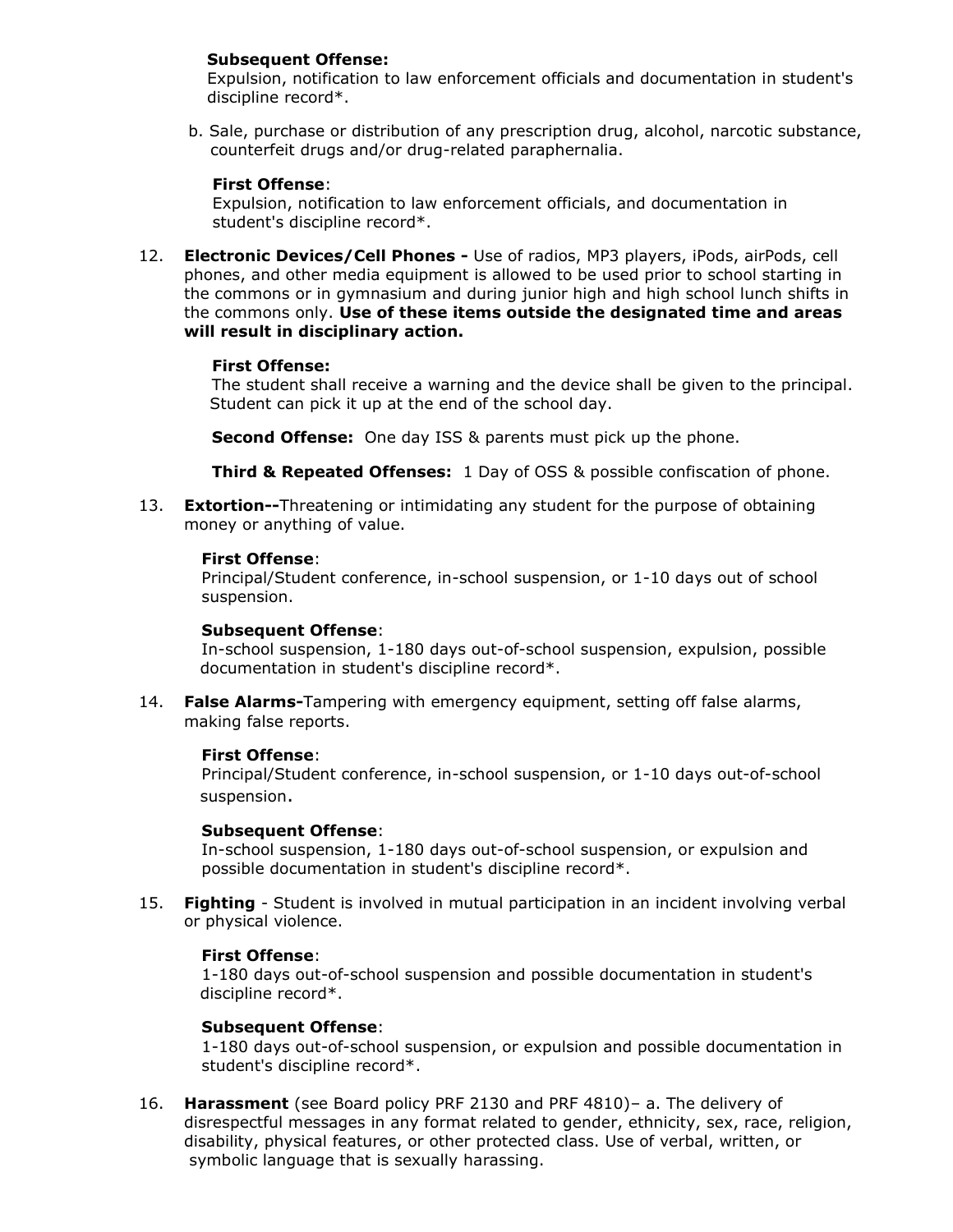# **First Offense:**

 Principal/Student conference, detention, in-school suspension, 1-180 day's out-of school suspension, or expulsion and possible documentation in student's discipline record\*.

### **Subsequent Offense:**

 In-school suspension, 1-180 days out-of-school suspension, or expulsion and possible documentation in student's discipline record\*.

b. Physical contact that is sexually harassing.

### **First Offense:**

 In-school suspension, 1-180 days out-of-school suspension, or expulsion and documentation in student's discipline record\*.

### **Subsequent Offense:**

 11-180 days out-of-school suspension or expulsion, notification to law enforcement officials and documentation in student's discipline record.

17. **Theft--**Theft, attempted theft or willful possession of stolen property.

### **First Offense**:

In-school suspension or 1-180 days out-of-school suspension, possible notification to law enforcement officials and possible documentation in student's discipline record\*.

### **Subsequent Offense**:

11-180 days out-of-school suspension or expulsion, notification to law enforcement officials and documentation in student's discipline record.

18. **Inappropriate Conduct-** Any behavior that is inappropriate or not suitable for a particular occasion. This may include lying.

#### **First Offense**:

Principal/Student conference, detention, in-school suspension, or 1-10 days out of-school suspension.

#### **Subsequent Offense**:

In-school suspension, 1-180 days out-of-school suspension, or expulsion, and possible documentation in student's discipline record\*.

19. **Inappropriate Location/Out of Bounds Area** – Student is in an area that is outside of school boundaries or off limits to students during specific days/times.

#### **First Offense:**

Principal/Student conference, detention, in-school suspension, or 1-10 days out ofschool suspension.

# **Subsequent Offense:**

In-school suspension, 1-180 days out-of-school suspension, or expulsion, and possible documentation in student's discipline record\*.

20. **Inappropriate Sexual Conduct:** Physical touching of another student in the area of the breasts, buttocks, or genitals. Use of sexually intimidating language, objects, or pictures. Indecent exposure.

# **First Offense:**

 Principal/Student conference, detention, in-school suspension, or 1-180 days out of-school suspension and possible documentation in student's discipline record\*.

#### **Subsequent Offense:**

In-school suspension, 1-180 days out-of-school suspension, or Expulsion and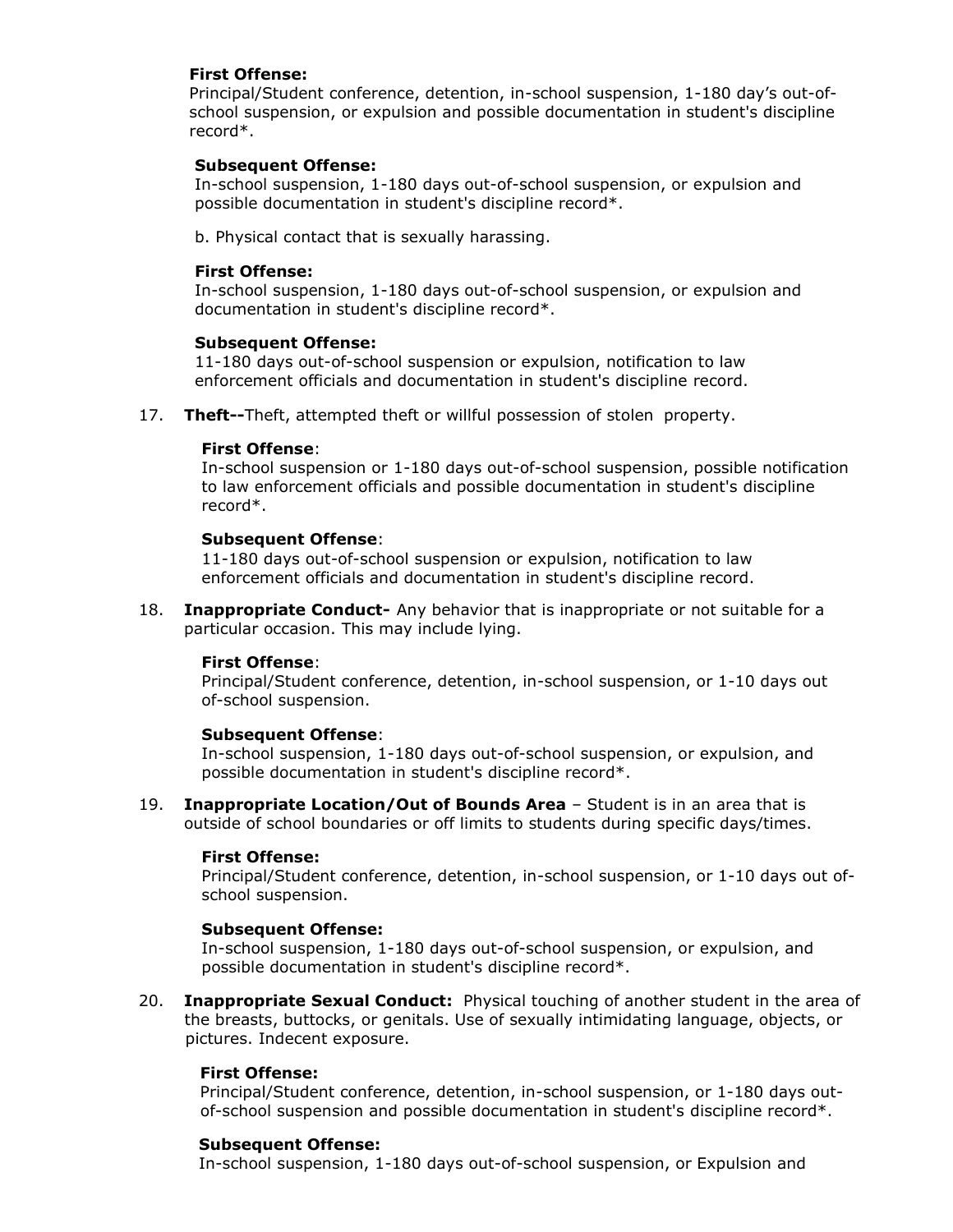possible documentation in student's discipline record\*.

21. **Inciting a Fight** – Inciting other students to act with physical violence upon any other person. Students present at a fight will be disciplined accordingly.

# **First Offense:**

 Principal/Student conference contact juvenile authorities, in-school suspension.

### **Subsequent Offense**:

 In-school suspension, 1-180 days out-of-school suspension, or expulsion and possible documentation in student's discipline record\*.

### 22. **Internet & Computer Misuse:**

 **First offense:** Accessing pornographic material: Internet access revoked for the year, 1-day ISS and parents notified. **Subsequent offense**: 3 days OSS.

 **First offense:** Downloading music, games, Snap Chat, etc., without permission: Internet access revoked for a semester (4 months).

 **Subsequent offenses**: Internet access revoked for the year & 1 Day of ISS.

23. **Physical Aggression –** Student engages in actions involving serious physical contact where injury may occur (hitting, punching, hitting with an object, kicking, hair pulling, scratching, etc.).

**Assault of a Student, Staff Member or Visitor** - Use of physical force on a student, staff or visitor with the intent to do bodily harm.

**First Offense**: In-school suspension, 1-180 days out-of-school suspension, expulsion, notice to law enforcement officials, and documentation in the student's discipline record.

# **Subsequent Offense**:

11-180 days out-of-school suspension or expulsion, notification to law enforcement officials, and documentation in student's discipline record.

**a.** Attempting to kill or cause serious physical injury to another.

# **First Offense:**

Expulsion, notification to law enforcement officials, documentation in students discipline record.

24. **Plagiarism--**any incidence of a student using another person's words or ideas without acknowledgement. Webster's Collegiate Dictionary defines it as "to steal and pass off (the ideas or words of another) as one's own use (a created production) without crediting the source." Any student caught plagiarizing must be reported to the principal by the applicable teacher. Plagiarism will be evaluated according to each class in which the student is enrolled.

# **First Offense**:

Student will receive a zero for the assignment, exam, or project and a one hour detention.

#### **Second Offense**:

 Student will fail the quarter in that particular class and will also be assigned ISS for 2 days. (**See Third Offense on next page**.)

**Third Offense:** Student status will be reviewed by the administration.

25. **Property Damage/Vandalism** - Student participates in an activity that results in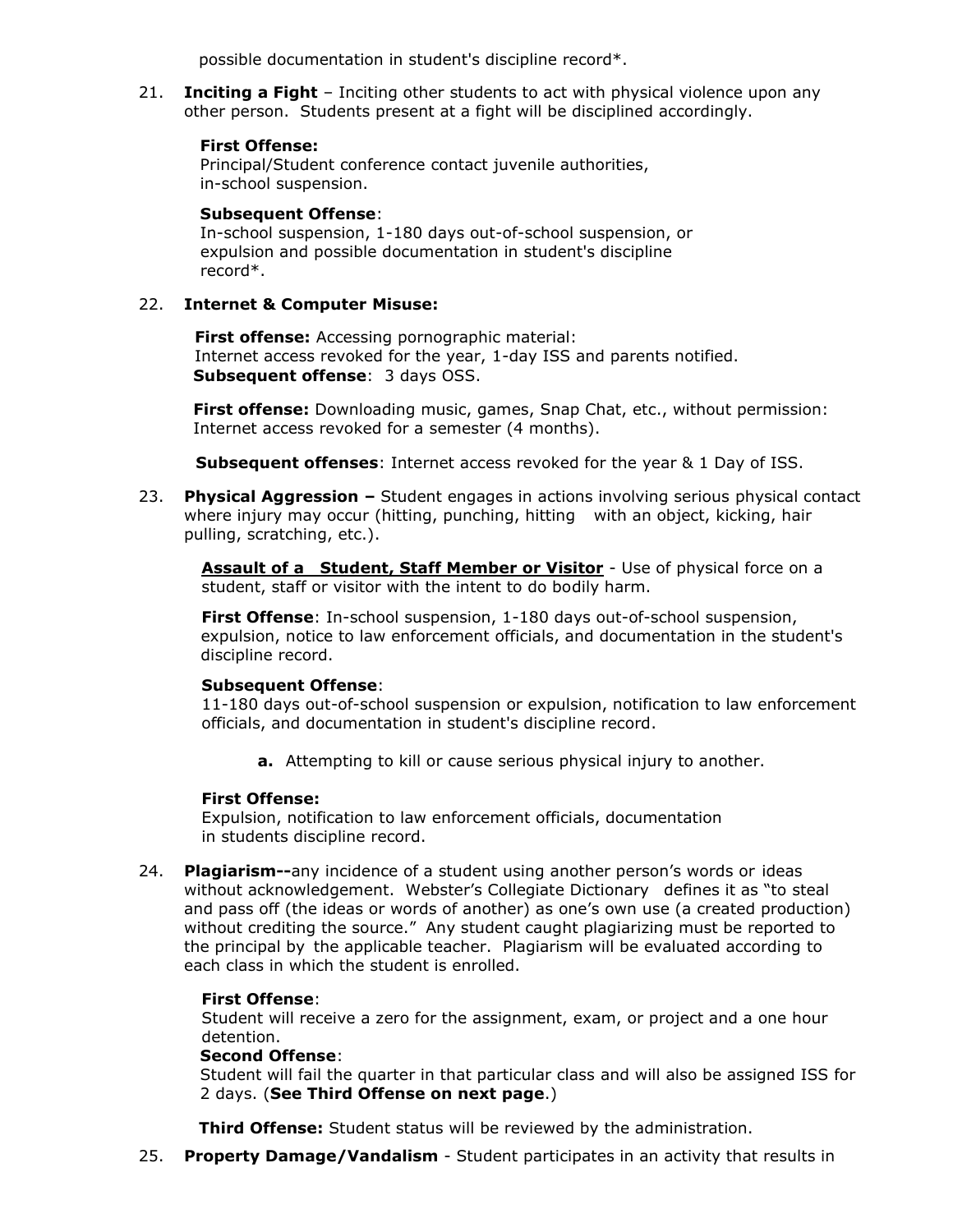destruction or disfigurement of property.

# **First Offense**:

 In-school suspension, 1-180 days out-of-school suspension or expulsion, and possible notification to law enforcement officials and possible documentation in student's discipline record\*.

# **Subsequent Offense**:

 11-180 days out-of-school suspension or expulsion and notification to law enforcement and documentation in student's discipline record.

26. **Public Display of Affection-**Physical contact which is inappropriate for the school setting.

# **First Offense**:

Principal/Student conference, detention, in-school suspension, or 1-180 days outof-school suspension and possible documentation in student's discipline record\*.

# **Subsequent Offense**:

In-school suspension, 1-180 days out-of-school suspension, or expulsion and possible documentation in student's discipline record\*.

# 27. **Tobacco**

a. Possession of any tobacco products or paraphernalia on school grounds, bus orat any school activity.

**First Offense**: 1-2 days of in-school suspension.

# **Subsequent Offense**:

3-5 days in-school suspension or 1-10 days out-of-school suspension.

b. Use of any tobacco products on school grounds, on bus or at any school activity.

**First Offense**: 1-3 days out-of-school suspension.

**Subsequent Offense**: 1-10 days out-of-school suspension.

28. **Truancy--**Absence from school without the knowledge and consent of parents/ guardian and/or the school administration. This includes detention.

**First Offense**: 1-3 days in-school suspension/and or additional detentions.

**Subsequent Offense**: 3-10 days in-school suspension and call law enforcement authorities.

# 29. **Weapons / Firearms (see Board policy 1432 and 2620)**

 a. Possession or use of any instrument or device, in addition to those defined in 18 U.S.C. 921 or 571.010, RSMo, which is customarily used for attack or defense against another person; any instrument or device used to inflict physical injury to another person.

# **First Offense:**

One calendar year suspension or expulsion, notification to law enforcement officials, and documentation in student's discipline record.

# **Subsequent Offense:**

Multiple year suspension.

\*Any offense which constitutes a "serious violation of the district's discipline policy" as defined in Board policies will be documented in the student's discipline record.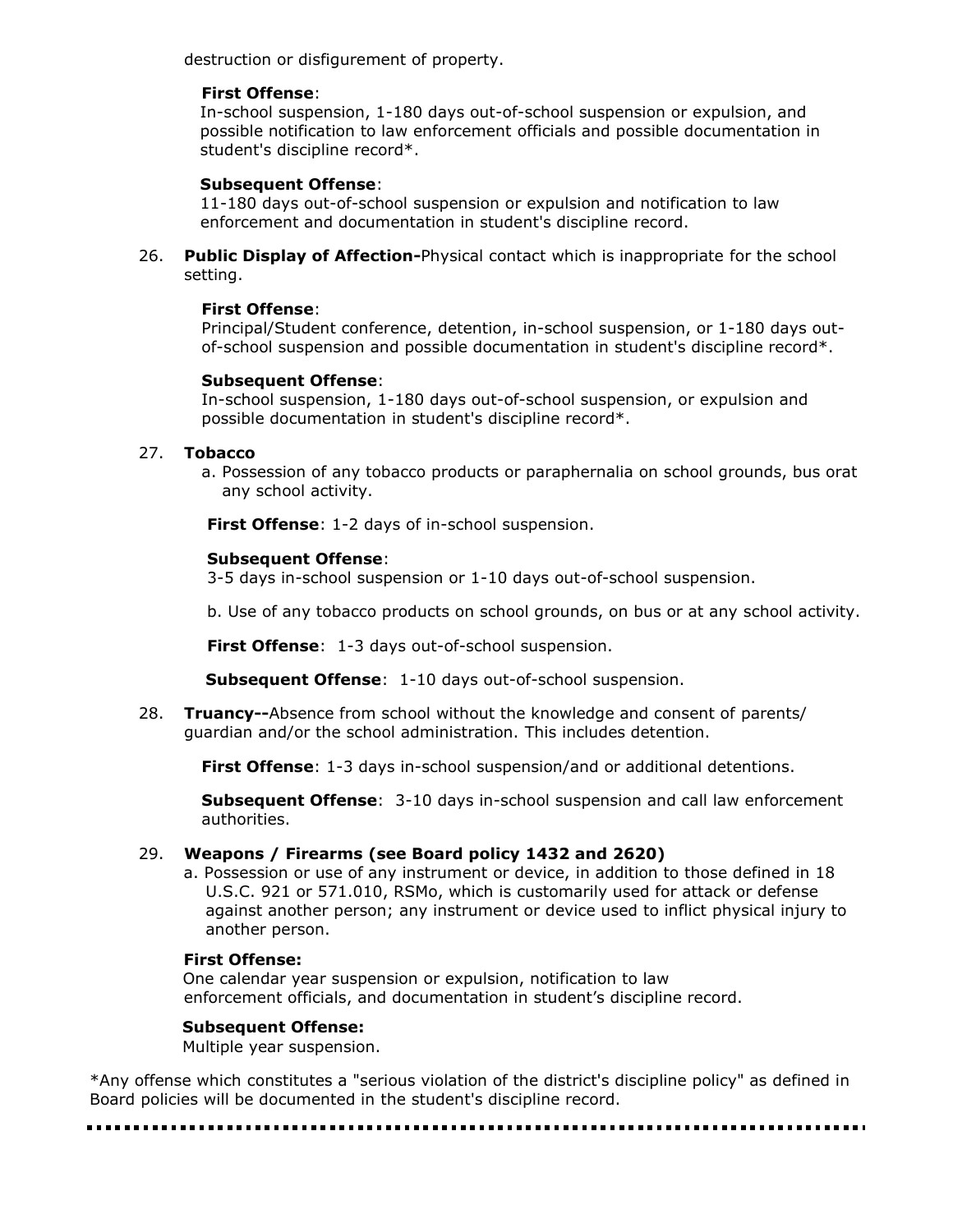### **Technology & Internet Student Use Agreement & Conditions Introduction of Technology Policy**

This document is the policy for the acceptable use of the Internet within the Union Star R-II Schools District. Students must abide by the rules and regulations as described in this agreement. The sole purpose of this Internet access is to support education and research by providing students with access to unique resources and an opportunity for collaborative work. All use of Union Star's Internet access must be in support of and consistent with these educational objectives.

The Internet can provide educational information that is diverse, unique, and very valuable. Because of its enormous size and resources, the Internet's educational potential is boundless. By reasons of its broad reach, however, the Internet also contains the potential for abuse. This policy is to ensure that students use this valuable resource in a safe and appropriate manner. The district has taken steps to filter out inappropriate material from our server. Adherence to the policy is a condition for a student's privilege to Internet access. This privilege will not be granted until a signed agreement has been received by the school principal or designee.

# **Students' Individual Responsibilit**y

All student use of Union Star's Internet is to be conducted with faculty permission and under faculty supervision. However, every student is expected to take individual responsibility for his or her appropriate use of the Internet. Any student wishing to use the Internet or other school networks must have on file in the school office a parent-signed Internet Acceptable Use Agreement.

# **District Access to Student Files**

Students should have no expectation of privacy. Communication over the networks should not be considered private. The computers are the property of the Union Star R-II School District, and at no time does the District relinquish its exclusive control of computers provided for the convenience of the students. The District reserves the right to inspect and review the computer files, if it has reasonable cause to suspect that someone is using the computer for purposes in violation of this District policy or building rules. School authorities may conduct such inspections when they deem it necessary, without notice, without consent, and without a search warrant. The school also has the right to monitor network activity in whatever forms necessary to maintain the integrity of the system.

# **Personal Safety & System Security**

Students have the right to information; however, the School System retains the right to restrict any information that does not apply to the approved curriculum or related school activities. Union Star R-2 Schools cannot screen the Internet for all inappropriate uses. The District does take precautions to restrict availability to certain inappropriate materials; however, on a global network it is impossible to control all materials and a user may discover questionable information. Students are expected to follow procedures and policies that are issued in order to ensure the security of the Union Star R-II School District's computer system and to respect its resource limits. These include any downloading guidelines and virus protection procedures that may be issued.

# **Network Etiquette**

Students are expected to learn and abide by generally acceptable rules of Internet network etiquette as well as rules of school decorum. These generally accepted rules include; common courtesy, politeness and the avoidance of vulgar and obscene language.

# **Unacceptable Uses**

The following uses of the Union Star School Internet access are unacceptable:

- 1. Any use of Union Star R-2 School computers that is not educational in purpose.
- 2. Tampering with another person's account or files.
- 3. Accessing or transmitting material that is threatening, disruptive, obscene, or pornographic.
- 4. Posting chain letters or engaging in "spamming".
- 5. Use of the Internet or email to harm or harass others is prohibited. Transmitting harmful matter that could be construed as bullying, harassment, defamation, or disparagement of others based on their race, national origin, sex, sexual orientation, age disability, religion or political beliefs.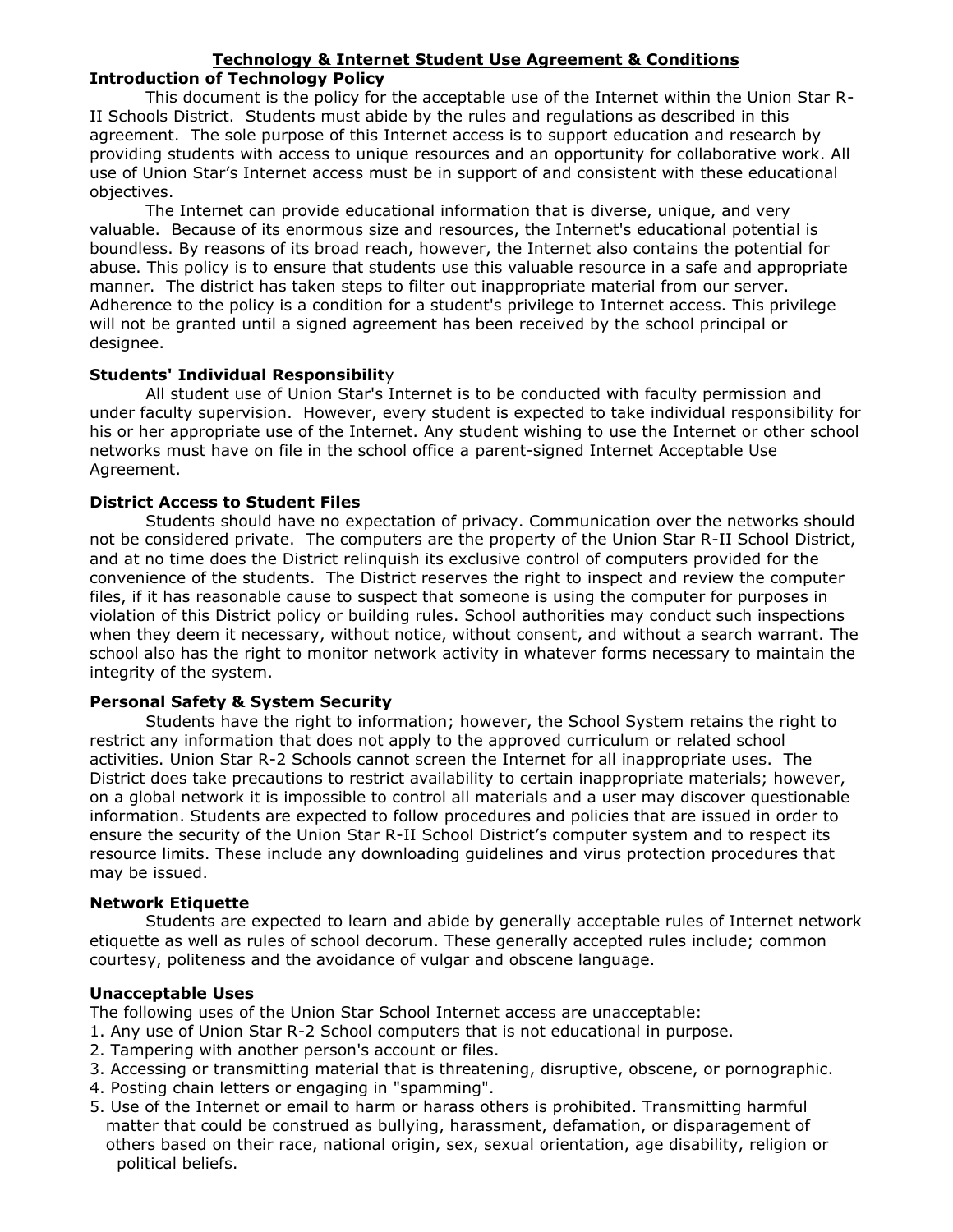- 6. The use of the Internet or Email to facilitate unethical practices or any activity prohibited by law or district policy.
- 7. Plagiarism. "Plagiarism" means the taking material created by others and presenting it as your own.
- 8. Violation and infringement of copyright laws is prohibited.
- 9. Using the system for commercial or political use that is unrelated to the district's educational purpose.
- 10. Posting private or personal information about themselves or another person. The use of chat rooms, blogs, or personal communication networks, such as Facebook, Snap Chat, Twitter, etc.
- 11. Causing damage to any school property by maliciously accessing, altering, deleting, disrupting, damaging or destroying any computer system, computer network or computer program.
- 12. Installing or downloading software or other material on a school computer without permission from authorized staff.

# **Internet is a Privilege**

 Internet access through the Union Star R-2 School District is a privilege and the district encourages the student use of computers and Internet services be for educational and research purposes only. Any student abuse of fraudulent use of the technology will result in the student losing his/her access to the technology system. Additional appropriate disciplinary action will be taken by the administration. Inappropriate use of the Union Star R-2 Schools Internet access will also be subject to disciplinary action. Users abusing this privilege will lose access privileges along with other consequences deemed appropriate. Due process rights and appeals will apply in these situations.

# **Disclaimer of Liability & Internet Consent**

The Union Star R-2 School District disclaims all liability for the content of material that a student may access on the Internet, for any damage suffered in the course of or as a result of the student's Internet use, and for any other consequences of a student's Internet use.Students who attend school in the Union Star R-II School District is occasionally a part of school and/or District publicity, publications and/or public relations activities. These pictures and articles may or may not personally identify the student. The Union Star R-II School District has no control of media use of pictures, statements or works which are taken without permission. A student's name (first name only for website), picture, art, written work, voice, verbal statements, portraits (video or still) shall only be used for public relations, public information, school or district promotion, publicity, and instruction. The pictures and/or videos may be used by the District in subsequent years. If a Parent/Guardian wishes to not allow their child's appearance and work to be shown in various media, they may do so in a written notice to the school during the first two weeks of each school year. The Union Star R-2 School District reserves the right to change this policy at any time.

# **EXTRACURRICULAR REGULATIONS**

High school students wishing to participate in any extra-curricular activity either during or after school hours must meet the MSHSAA standards and the following local requirements.

- 1. The student participant must have been in school attendance all day on the day of the event. Only by special permission from the principal can the eligibility for this activity be restored for that particular day.
- 2. The student participant in grades 6-12 must maintain the appropriate academic standards.
	- **A.** Any student receiving any F's or three or more Ds (including D+, D and D-) at any grade check is placed on academic probation until the next grade check. Any student receiving any F's or three or more Ds (including D+, D, and D-) at the next grade check is considered ineligible. During this time period the student will be ineligible from participation in all extracurricular activities, field trips, performance activities, and all school activities outside of the school day. Students who are ineligible must also attend weekly academic labs during the ineligibility period. Students failing to attend an academic lab will receive ISS the next day.
	- **B.** Grade checks are done for all students bimonthly to determine eligibility.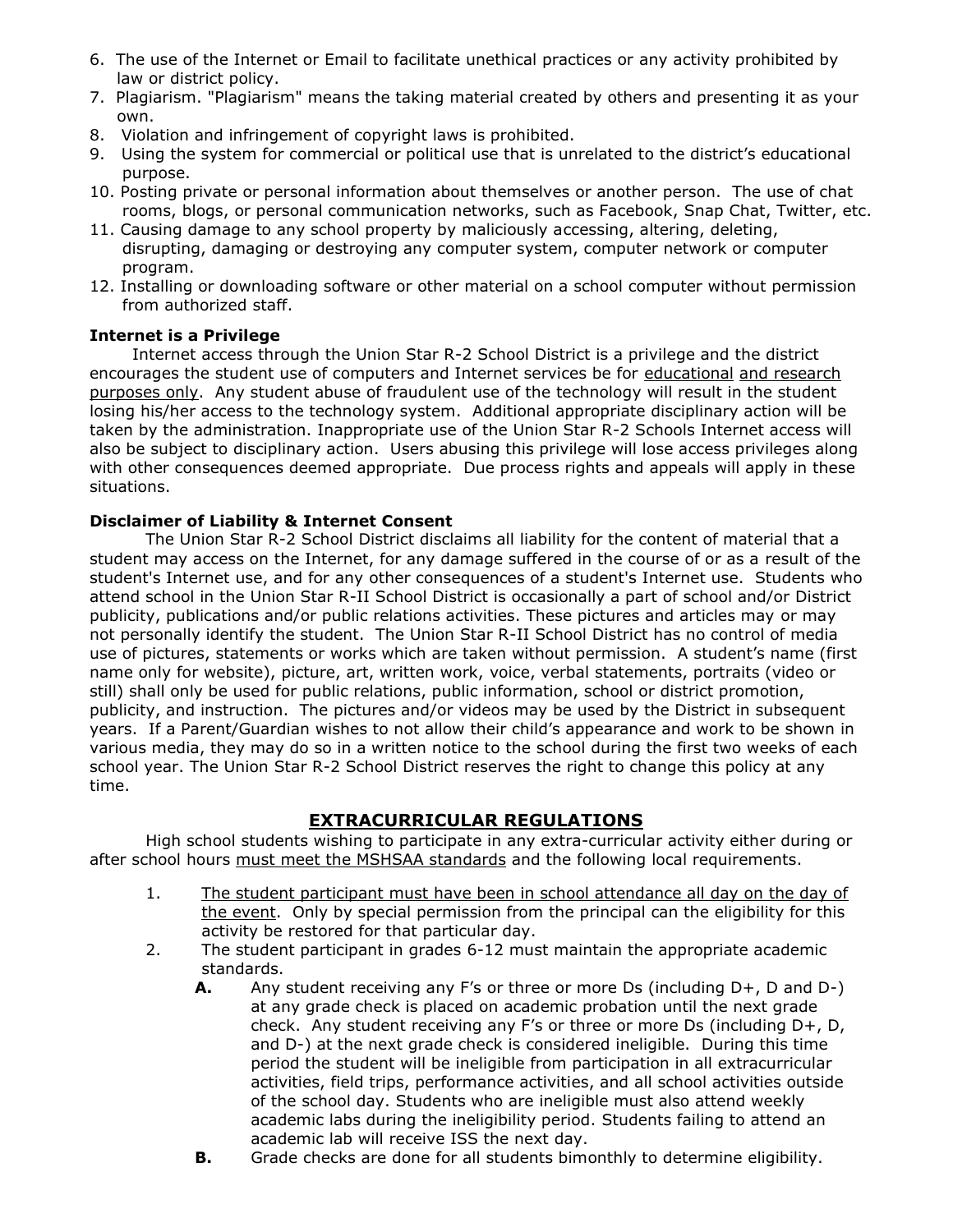- **C.** Eligibility starts over each semester.
- **D.** The student must be under 19 years of age on or before July 1, preceding the opening of school.
- **E.** A student shall not accept a cash or merchandise award in any competition in which the MSHSAA member schools compete interscholastically. Awards for participation in non-school competitions during the summer shall meet the same standards as awards given by schools during the school year.
- 3. Extracurricular activities will include, but are not limited to:
	- a. Athletics b. Band Contest c. Envirothon
- - d. FFA e. Cheerleading f. Student Council
	- g. FBLA h. Academic Team i. NHS
		-
	- j. Choir Contest k. School Play l. School Dances and Prom

# **UNION STAR ATHLETIC CODE OF CONDUCT**

The primary objective of sports is to provide a positive experience for the student athlete through competition, teamwork, and the realization that, through hard work, goals can be achieved.

# **Citizenship Requirements**

Students who represent a school in interscholastic activities must be credible citizens and judged so by the proper school authority certifying a list of students for competition. Those students whose character or conduct is such as to reflect discredit upon themselves or their schools are not considered "creditable citizens." A student shall not be considered eligible while under suspension, being arrested, or having charges against them. If a student misses' class(es) without being excused by the principal, the student shall be considered ineligible on that date. Further, the student cannot be certified eligible to participate on any subsequent date until the student attends a full day of classes (or has an excused absence from class) without an unexcused absence. The head coaches and the Athletic Director reserve the right to dismiss any Union Star athlete for conduct detrimental to Union Star or their respective squads.

# **Proper Conduct in Activities – Be respectful of others**

- A. Show good sportsmanship by being considerate of those participating. Don't "boo" the officials or players. Inappropriate gestures or language could result in dismissal from the activity.
- B. Keep your spirit up even if your team is losing. Be a good loser as well as winner. Over enthusiasm is unnecessary.
- C. Be courteous to visitors.
- D. Students who attend activities should not be standing around in the halls or running in and out of the building. Anyone leaving the building during ballgames will have to pay again to re-enter.
- E. Observe proper conduct at all activities. Students will not damage any school property at home or away activities.

# **MSHSAA Academic Requirements**

The student shall have earned, during the preceding semester of attendance, must have earned credit in 80% of the maximum allowable classes in which a student can be enrolled in the semester, whichever is greater (Must pass 7 of 8 classes). Failure to do so will result in the student being ineligible for the entire semester.

# **UNION STAR ATHLETIC LETTERING STANDARDS**

All potential letter winners must attend all games, contests, performance, and practices, unless excused prior to the game/practice due to sickness or injury. Students must complete their season in good standing with all school and activity policies to be considered for a varsity letter. Violations of school and MSHSAA rules may cause a student to be disqualified from receiving a varsity letter. A coach has the discretion to consider an exception to lettering standards with approval from the administration. Activities that are part of a cooperative agreement with another school will follow lettering guidelines of the host school.

**Football** - Must participate in 50% of the official varsity quarters

**Softball** - Must participate in 50% of the official varsity games

**Basketball** - Must participate in 50% of the official varsity quarters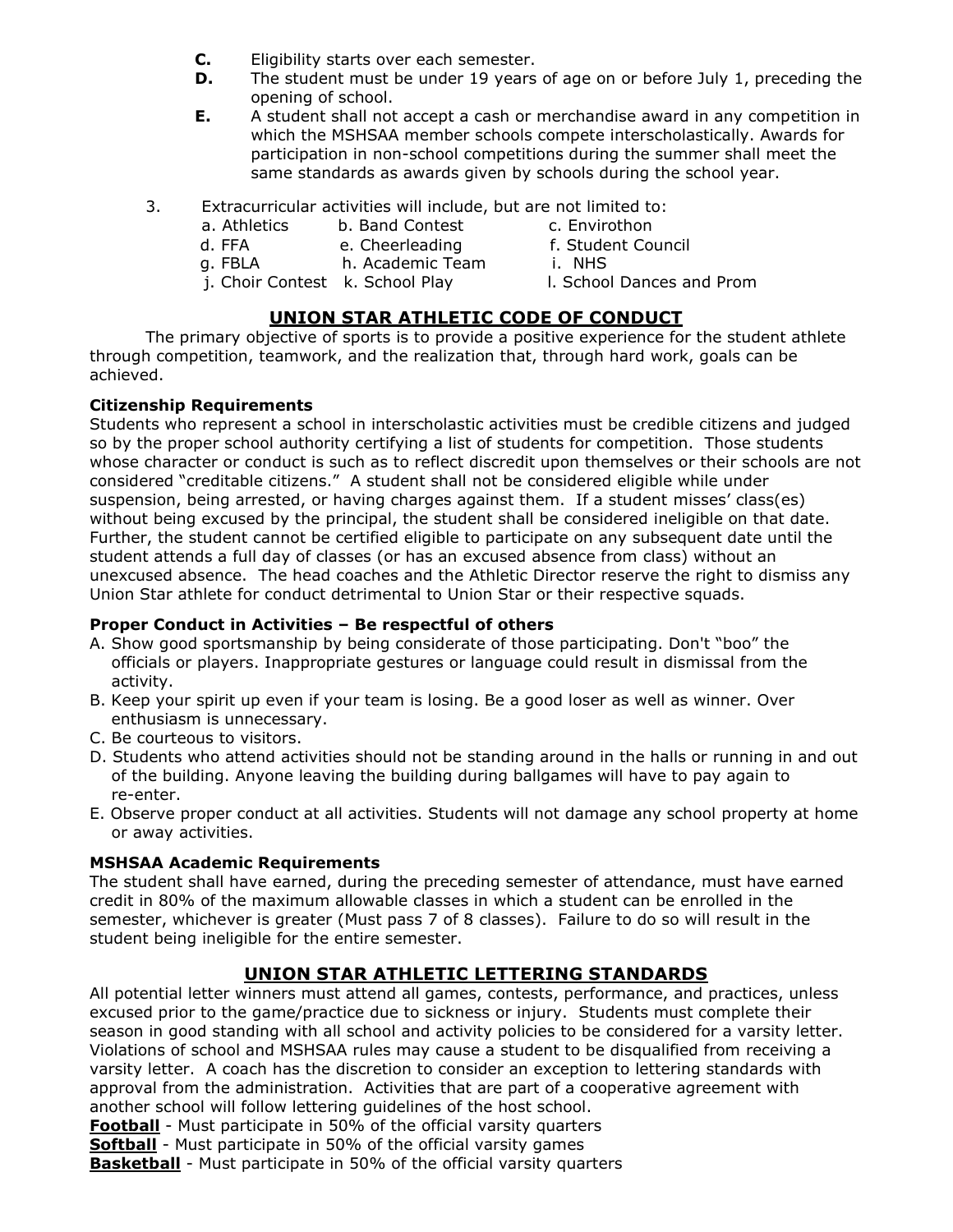**Track** - Must participate in 90% of all varsity meets

**Golf** - Must participate in 50% of the official varsity matches

**Baseball -** Must participate in 50% of the official varsity games

**Volleyball -** Must participate in 50% of the official varsity matches

**Cheerleading** - Must participate in 90% of all contests and performances

**Band** - Must participate in 90% of all contests and performances

**Scholar Bowl** - Must participate in 75% of all official varsity contests

**Managers** - Must have managed team for two full seasons and attended all games and practices **Provisional Letter** - Must meet all criteria for a varsity letter, but were unable to participate the full season due to matters beyond their control - Fell short of participation requirements but met all other criteria

**Certificate of Participation** - Given when a student does not meet participation requirements but finished the season in good standing

# **Semesters of Participation**

A student shall not participate in more than four seasons in grades 9-12 in any interscholastic activity. A student shall have only eight consecutive semesters (four consecutive years) of eligibility in high school, in which he/she may participate in one season per year in an activity, and these eight consecutive semesters shall begin on the twentieth  $(20<sup>th</sup>)$  day of the first semester a student enters the  $9<sup>th</sup>$  grade or the first interscholastic contest in which the student participates, whichever occurs first. A student is eligible for only **TWO SEMESTERS** in each the seventh and eighth grade beginning with the first semester of entrance in each grade. A student who is repeating a grade is not eligible.

# **Age Requirements**

**Senior High -** A student shall not have reached the age of 19 prior to July 1. **Junior High -** To be eligible for junior high school competition, the student shall not have reached the following ages before July 1. Grade Seven – 14, Grade Eight – 15, or Grade Nine – 16.

# **Physical Exams and Insurance**

Each student participating in athletics shall have a physical signed and authorized by a physician. A student shall not be permitted to practice or compete until a physical is on file at the school. A student shall not be permitted to practice or compete for a school until it has verification that he or she has basic athletic insurance coverage. If a student needs insurance, it can be purchased through the school at a low cost.

# **Conditioning Requirements**

Everyone must have participated in 14 school conditioning practices on 14 different days prior to the date of the first interscholastic contest in all sports except fall softball. For fall softball, each individual must have participated in 10 school practices on 10 different days prior to the date of the first interscholastic contest.

# **Payment for Lost Equipment**

Equipment lost by players must be paid for by the player. The cost will depend on the original cost, whether it can be replaced, and condition of the equipment.

# **Equipment/Locker/Uniforms**

Equipment and uniforms are on a loan basis and are to be worn only when authorized by the coach, and not outside of school activities. All uniforms should be turned in within a week of the close of the season. A \$10 late fee will be assessed for each week to any athlete who has not turned in his/her equipment and uniform by the specified date.

# **Alcohol/Drug, Vaping Use/Possession & Tobacco Use/Possession**

Alcohol & Drugs: First Offense - Suspended from participation for 30 days. Alcohol & Drugs Second Offense – Suspended from participation for 365 days. Tobacco/Vaping First Offense – Suspended from participating in games for 14 days. Tobacco/Vaping Subsequent Offense - Suspended from participating in games for 30 days.

# **Activity Trips**

All athletes are expected to ride the bus or in school vehicles to extracurricular activities, unless they have prior approval from the administration. Parents may sign their students out after the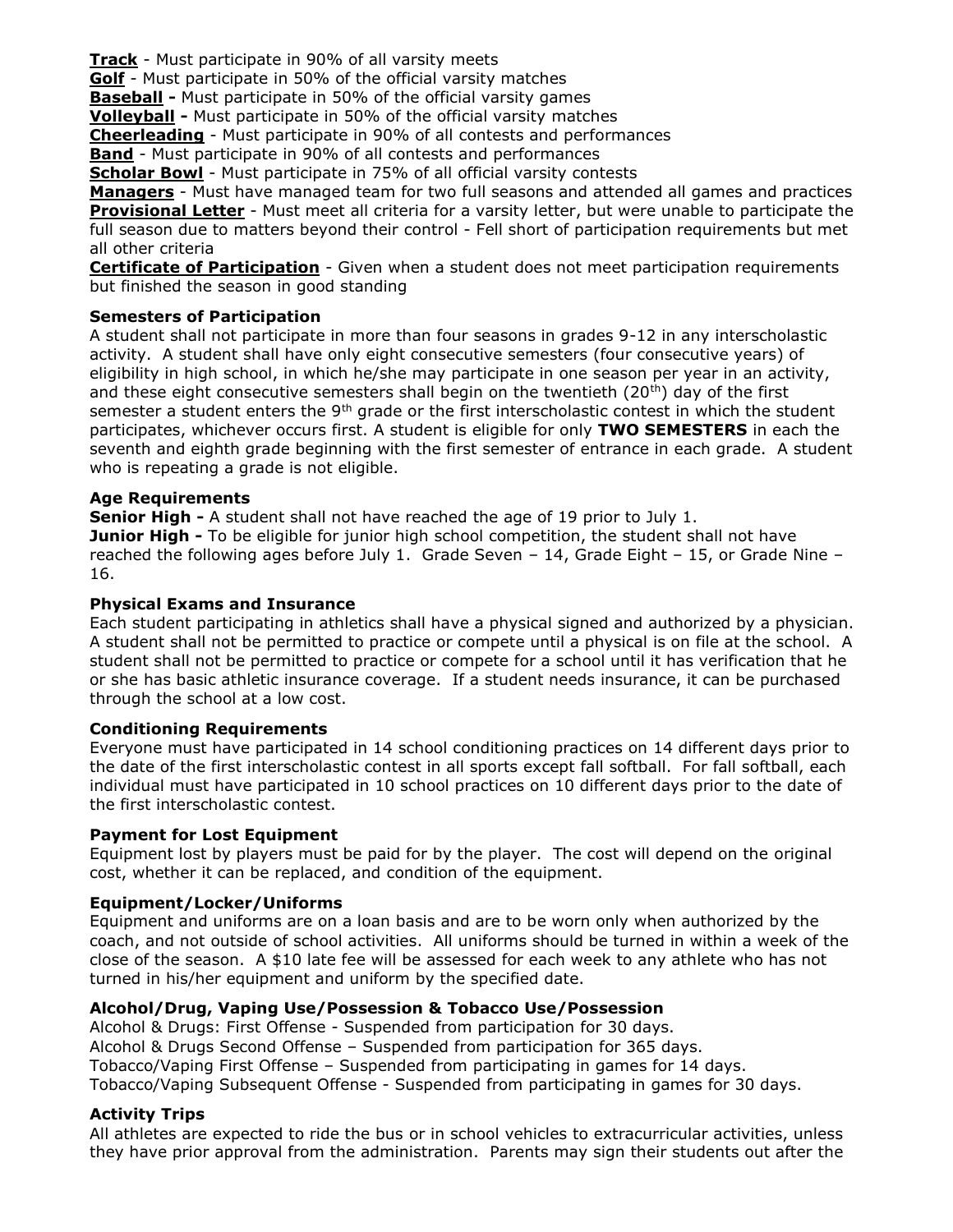game to take them home. Parents may get special prior approval for students to be signed out and ride home with other adults, such as relatives or other student's parents. Students will not be allowed to sign out with other students or other young adults after games. Student athletes who leave an away contest without being signed out by an appropriate parent/guardian are subject to missing the next contest.

# **Attendance**

Attendance at all practices and games is mandatory. If, for some reason, the athlete will be late or tardy for practice, he or she must personally speak to the coach **prior** to that practice. Athletes are also not permitted to leave practice early unless prior approval from the coach has been given. If a student is in school, they will be expected to attend practice. Students are also expected to have satisfactory attendance the day before and after a game.

# **An unexcused absence from practice is defined as:**

- 1. When the coach is not notified **before** the practice/game or the reason for being absent is not legitimate.
- 2. When a student is suspended from school.

# **Consequences**

 $1<sup>st</sup>$  and  $2<sup>nd</sup>$  unexcused absence from practice/game - 1 game suspension. 3<sup>rd</sup> unexcused absence from practice/game – automatic expulsion from team.

There are few reasons for missing a practice; dentist appointments & routine doctor's appointments should be scheduled around practice sessions. Absences may jeopardize playing time or position on the team.

# **There will be a maximum of 5 missed practices, either unexcused or excused, during any sport season. Any practice missed after 5 could result in expulsion from the team, at the coach's/administration's discretion.**

# **Expectations of Parents**

- 1. Be a good spectator.
- 2. Avoid the use of profanity.
- 3. Appropriate treatment of school property.
- 4. Avoid the use of alcohol or drugs at games.
- 5. Support all players on the team.
- 6. Never approach a coach before, during, or after a contest about playing time, strategy, etc. An assigned time will be determined by the administrator.
- 7. No coaching of players during practice or games.
- 8. Support of school and team rules.
- 9. Observe the chain of communication in dealing with issues with the coach or athletic program.

# **Chain of Communication**

- 1. Coach-Athlete Session
- 2. Coach-Parent-Athlete Session
- 3. Administrator-Coach-Parent-Athlete Session

# **Parents Right to Know Information**

Union Star R-II School District is required to inform you of information that you, according to Every Student Succeeds Act of 2015 (Public Law 114-95), have the right to know. Upon your request, Union Star R-II School District is required to provide to you in a timely manner, the following:

- Whether your student's teacher has met state qualifications and licensing criteria for the grade levels and subject areas in which the teacher provides instruction.
- Whether your student's teacher is teaching under emergency or other provisional status through which state qualification or licensing criteria have been waived.
- Whether your student's teacher is teaching in the field of his or her discipline and/or certification.
- Whether your child is provided services by paraprofessionals and, if so, their qualifications. In addition to the information that parents may request, a building receiving Title I.A funds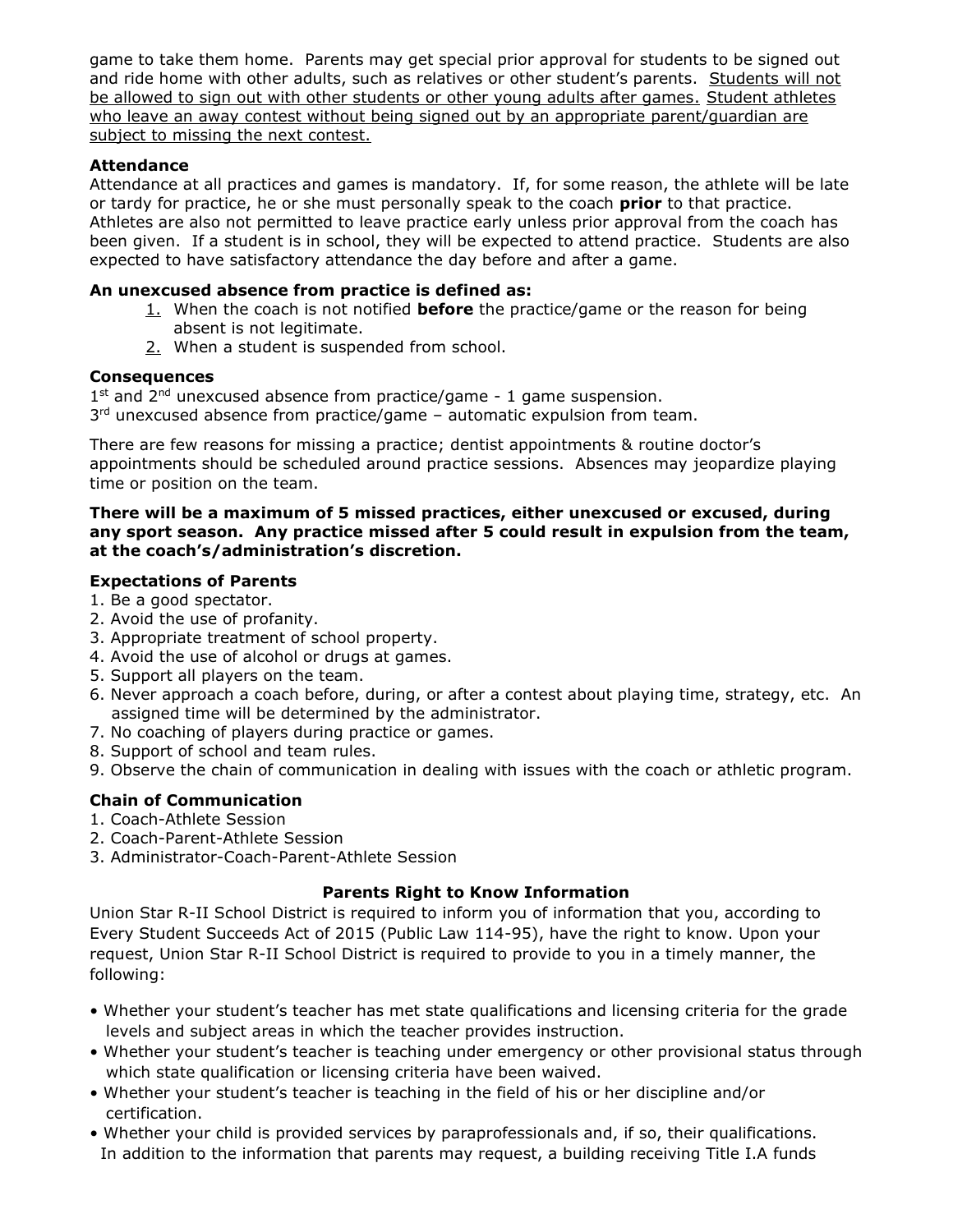must provide to each individual parent:

- Information on the level of achievement and academic growth of your student, if applicable and available, on each of the state academic assessments required under Title I.A.
- Timely notice that your student has been assigned, or has been taught for 4 or more consecutive weeks by, a teacher who has not met applicable state certification or licensure requirements at the grade level and subject area in which the teacher has been assigned.

# **MOCAP**

The Union Star R-II School District will annually permit any eligible student, under the age of twenty-one (21) who resides in the District, to enroll in Missouri Course Access and Virtual School Program ("Program") courses as part of the student's annual course load. For further information please see Regulation 6190A.

Course costs will be paid by the District provided that the student:

- 1. Is enrolled full-time and has attended a public school, including a charter school, for at least one (1) semester immediately prior to enrolling in the program. However, if the reason for a student's non-attendance in the prior semester is a documented medical or psychological diagnosis or condition which prevented attendance, such non-attendance will be excused; and
- 2. Prior to enrolling in the Program course has received District approval through the procedure set out in this Regulation 6190(A).

Each Program course successfully completed will count as one class and will receive that portion of a full-time equivalent that a comparable course offered by the District generates.

# **A. Enrollment**

The enrollment process for participation in the Program will be substantially similar to the enrollment process for participation in District courses. The process may include consultation with a school counselor. However, consultation does not include the counselor's approval or disapproval of enrollment in the Program. When a District school denies a student's enrollment in a Program course or enrollment as a full-time Program student, the District will provide in writing a "good cause" reason for the denial. Such good faith determination will be based upon a reasonable determination that the enrollment is not in the student's best educational interest. Where enrollment is denied, the following process will be utilized:

- 1. The District will notify the student and the student's family in writing of the right to appeal denial of Program enrollment to the Board of Education; and
- 2. The family will be given an opportunity to present the reasons for their appeal to the Board at an official Board meeting; and
- 3. The District, at such Board meeting, will provide the basis for its determination that Program enrollment was not in the student's best educational interest; and
- 4. The written submissions by the family and the District will be incorporated into Board minutes; and
- 5. The Board's written decision and the reason for that decision will be provided to the family within thirty (30) days of such Board meeting; and
- 6. The family may appeal the Board's determination to the Department of Elementary and Secondary Education. The Department shall provide their decision within seven (7) calendar days.

Program credits previously earned by a student transferring into the District will be accepted by the District. Students who are participating in a Program course at the time of transfer shall continue in the course with the District assessing future monthly payments.

Home school and private students wishing to take additional courses beyond their school's regular course load will be permitted to enroll in Program courses under an agreement, including the student's payment of tuition or course fees.

**B. Payment for Program Courses:** Cost associated with Program courses shall be paid by the District for students satisfying subsection (1) of this Regulation 6190.Payments will be made on a monthly cost basis prorated over the semester enrolled. Payments will be made directly to the Program contract provider. Such payments per semester will not exceed the market cost, but in no case more than 7% of the state adequacy target per semester. In the event a Program participant discontinues their enrollment, the District will discontinue monthly payments made on the student's behalf. If a student is failing a course anytime during the program, the district will not be liable for course payments and future opportunities to participate may be jeopardized.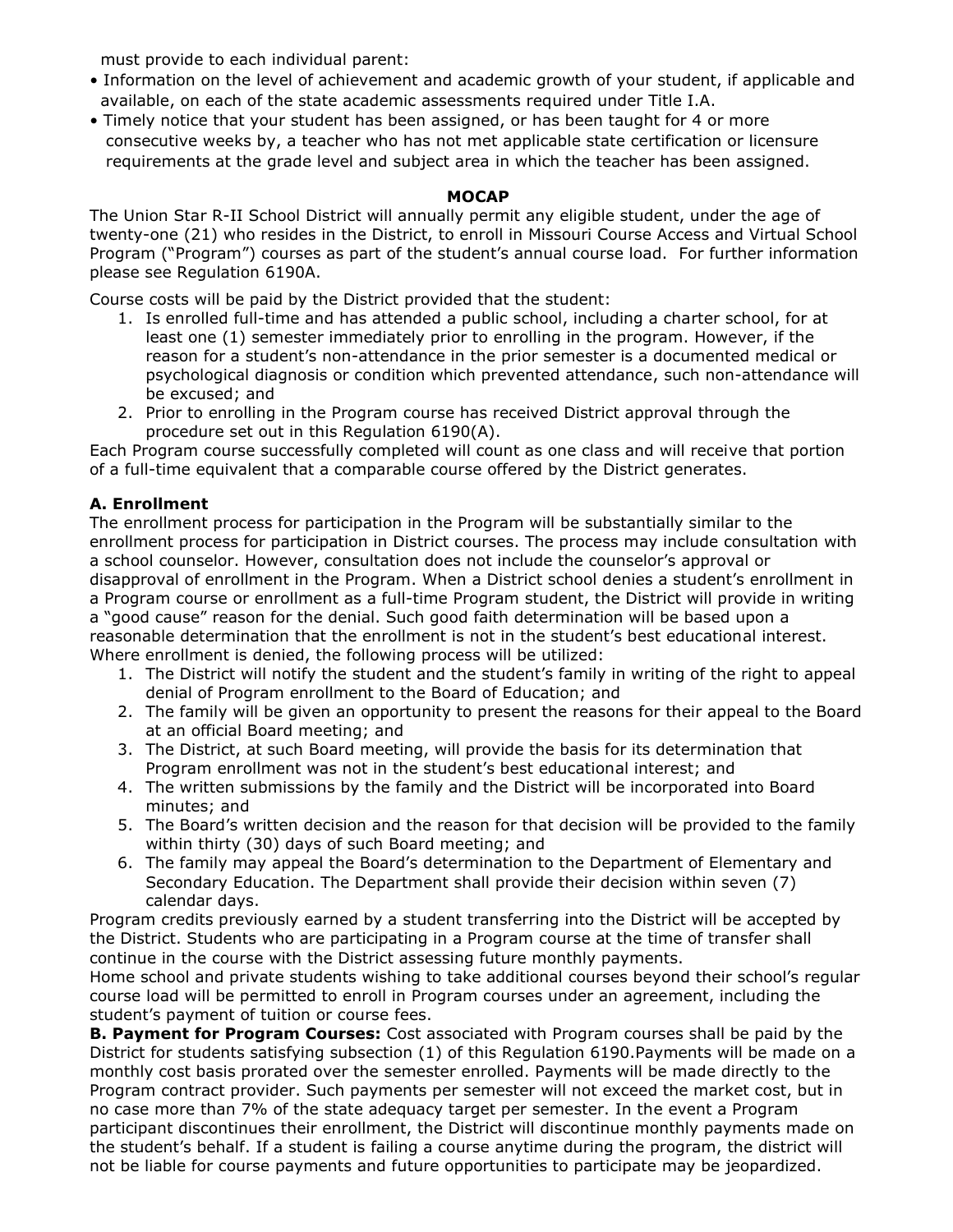In the case of a student who is a candidate for A+ tuition reimbursement and who is enrolled in a Program course, the District will attribute no less than ninety-five (95%) percent attendance to any such student who has successfully completed such Program course. K-8 Districts will be required to pay the District for Program attendees residing in the K-8 District.

**C. Program Course Evaluation:** The District will consider recommendations made by DESE relative to a student's continued Program enrollment. Based in part on DESE's recommendations, the District may terminate or alter a course offering if the District, in its reasonable discretion, determines that the Program course(s) is not meeting the student's educational needs. Independently, the District will monitor student progress and success in Program courses. The District will annually provide DESE with feedback regarding Program course quality. The District is not obligated to provide computers, equipment or internet access except for eligible students with a disability in compliance with federal and state law. The District will include students' enrollment in the Program in determining the District's average daily attendance (ADA).For students enrolled in the Program on a part-time basis, ADA will be calculated as a percentage of the total number of Program courses in which the student is enrolled by the number of courses required for full-time students.

### **PUBLIC NOTICE**

All responsible public agencies are required to locate, evaluate, and identify children with disabilities who are under the jurisdiction of the agency, regardless of the severity of the disability, including children attending private schools, children who live outside the district but are attending a private school within the district, highly mobile children, such as migrant and homeless children, children who are wards of the state, and children who are suspected of having a disability and in need of special education even though they are advancing from grade to grade. The Union Star R-2 School District assures that it will provide a free, appropriate public education (FAPE) to all eligible children with disabilities between the ages of 3 and 21 under its jurisdiction. Disabilities include autism, deaf/blindness, emotional disorders, hearing impairment and deafness, mental retardation/intellectual disability, multiple disabilities, orthopedic impairment, other health impairments, specific learning disabilities, speech or language impairment, traumatic brain injury, visual impairment/blindness, and young child with a developmental delay. The Union Star R-2 School District assures that it will provide information and referral services necessary to assist the State in the implementation of early intervention services for infants and toddlers eligible for the Missouri First Steps program. The Union Star R-2 School District assures that personally identifiable information collected, used, or maintained by the agency for the purposes of identification, evaluation, placement, or provision of FAPE of children with disabilities may be inspected and/or reviewed by their parents/guardians. Parents/guardians may request amendment to the educational record if the parent/guardian believes the record is inaccurate, misleading, or violates the privacy or other rights of their child. Parents have the right to file complaints with the U.S. Department of Education or the Missouri Department of Elementary and Secondary Education concerning alleged failures by the district to meet the requirements of the Family Educational Rights and Privacy Act (FERPA). The Union Star R-2 School District has developed a Local Compliance Plan for the implementation of State Regulations for the Individuals with Disabilities Education Act (IDEA). This plan contains the agency's policies and procedures regarding storage, disclosure to third parties, retention and destruction of personally identifiable information, and the agency's assurances that services are provided in compliance with the General Education Provision Act (GEPA). This plan may be reviewed at Union Star R-2 School District, Monday through Friday 8:00am-4:00pm.

This notice will be provided in native languages as appropriate.

### **FERPA Notice of Designation of Directory Information NOTICE OF DESIGNATION OF DIRECTORY INFORMATION**

The Family Educational Rights and Privacy Act (FERPA), a Federal law, requires that Union Star R-II School District, with certain exceptions, obtains your written consent prior to the disclosure of personally identifiable information from your child's education records. However, Union Star R-II School District may disclose appropriately designated "directory information" without written consent, unless you have advised the District to the contrary in accordance with District procedures. The primary purpose of directory information is to allow the Union Star R-II School District to include this type of information from your child's educational records in certain school publications. Directory information, which is information that is generally not considered harmful or an invasion of privacy if released, can also be disclosed to Directory information, which is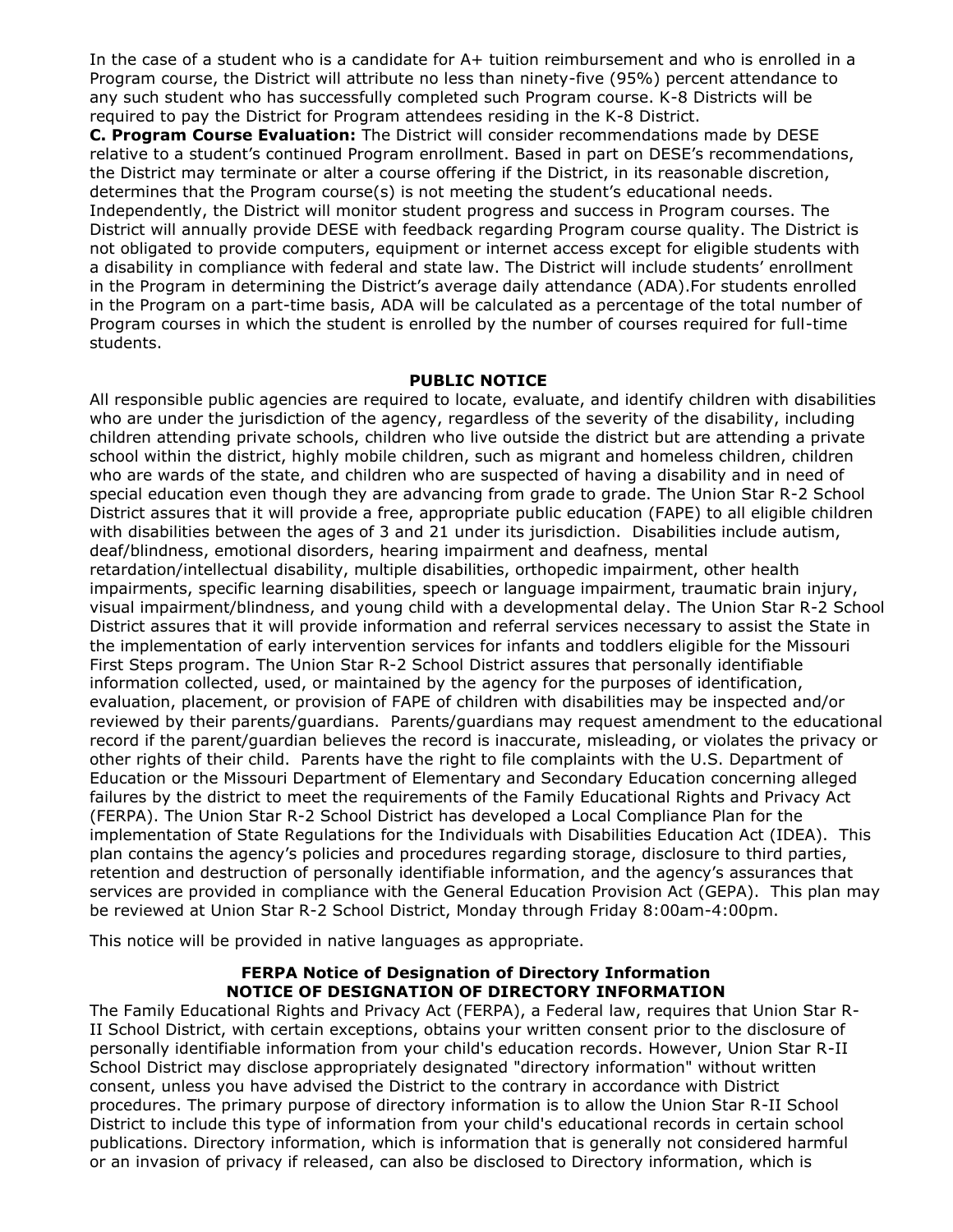information that is generally not considered harmful or an invasion of privacy if released, can also be disclosed to outside organizations without a parent's prior written consent. Outside organizations include, but are not limited to, companies that manufacture class rings or publish yearbooks. In addition, two federal laws require local educational agencies (LEAs) receiving assistance under the Elementary and Secondary Education Act of 1965 to provide military recruiters, upon request, with three directory information categories - names, addresses and telephone listings - unless parents have advised the LEA that they do not want their student's information disclosed without their prior written consent.

If you do not want Union Star R-II School District to disclose directory information from your child's educational records without your prior written consent, you must notify the District in writing by September of the current school year.

### **FERPA Educational Rights Annual Notification**

Each year the Union Star R-2 School District is required to give notice of the various rights accorded to parents or students pursuant to the Family Educational Rights and Privacy Act (FERPA). Parents and students have a right to be notified and informed. In accordance with FERPA, you are notified of the following:

**RIGHT TO INSPECT**: You have the right to review and inspect substantially all of your education records maintained by or at this institution.

**RIGHT TO PREVENT DISCLOSURES**: You have the right to prevent disclosure of education records to third parties with certain limited exceptions. It is the intent of this institution to limit the disclosure of information contained in your education records to those instances when prior written consent has been given to the disclosure, as an item of directory information of which you have not refused to permit disclosure, or under the provisions of FERPA which allow disclosure without prior written consent. One exception which permits disclosure without consent is disclosure to school officials with legitimate educational interests. A school official is a person employed by the school district as an administrator, supervisor, instructor, or support staff member (including health or medical staff and law enforcement unit personnel); a person serving on the school board; a person or company with whom the school district has contracted to perform a special task (such as an attorney, auditor, consultant, or therapist); or a parent, student or volunteer serving on an official committee, such as a disciplinary or grievance committee. A school official has a legitimate educational interest if the official needs to review an education record in order to fulfill his or her professional responsibility.

**RIGHT TO REQUEST AMENDMENT**: You have the right to seek to have corrected any parts of an education record which you believe to be inaccurate, misleading or otherwise in violation of your rights. This right includes the right to a hearing to present evidence that the record should be changed if this institution decides not to alter the education records according to your request. **RIGHT TO COMPLAIN TO FERPA OFFICE**: You have the right to file a complaint with the

Family Policy Compliance Office, U.S. Department of Education, Washington, D.C., 20202-4605, concerning the Union Star R-II School District's failure to comply with FERPA.

**RIGHT TO OBTAIN POLICY**: You have the right to obtain a copy of the written policy adopted by the Board of Education of the Union Star R-II School District in compliance with FERPA. A copy may be obtained in person or by mail from: Rick Calloway 6132 NW State Route Z Union Star, MO 64494 (816) 593-2294

# **Civil Rights, Title IX, Section 504 NONDISCRIMINATION & HARASSMENT PROHIBITIED NOTICE**

Students, parents, employees, applicants for admission and employment and sources of referral of applicants for admission and employment with Union Star R-II School District are hereby notified that this institution does not discriminate on the basis of sex or handicap in admission, access to, treatment, or employment in its programs and activities.

The Union Star R-II School District is committed to an academic and work environment in which all students and employees are treated with dignity and respect. Sexual harassment of students and employees, whether committed by supervisors, employees or students and regardless of whether the victim is an employee or student will not be tolerated.

Any person having inquiries concerning Union Star R-II School District's compliance with the regulations implementing Title IX or Section 504 is directed to the Title IX and Section 504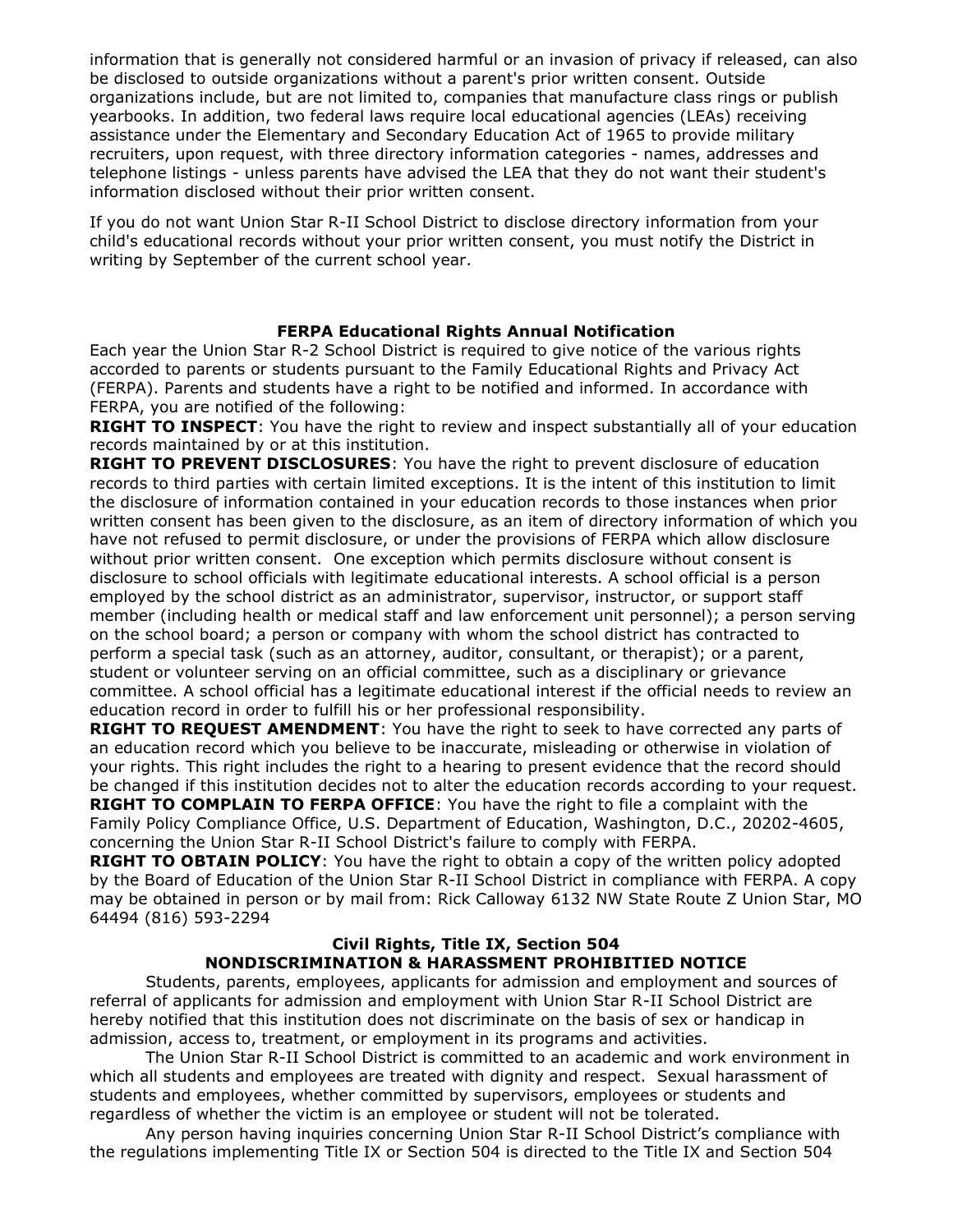Coordinator. Any person may also contact the Assistant Secretary for Civil Rights, U.S. Department of Education, regarding Union Star R-2 School District's compliance with the regulations implementing Title IX or Section 504.

### **ESSA (Every Student Succeeds Act)**

The ESSA is the most recent reauthorization of the historic Elementary and Secondary Education Act (ESEA), first passed in 1965, and it replaces the No Child Left Behind Act (NCLB) of 2002.

### **Here are a few ESSA highlights:**

- Maintains annual assessments in grades 3-8 and high school
- Reaffirms that states are in control of their standards and assessments
- Sets parameters for state accountability systems, but gives each state the flexibility to design a school accountability system that best meet the needs of students in their state
- Gives states the flexibility to work with local stakeholders to determine how educators should be evaluated and supported each year
- Provides for pilots at the state level so states can research new and improved methods of measuring student progress from year to year

# **Missouri Department of Elementary and Secondary Education Every Student Succeeds Act of 2015 (ESSA) COMPLAINT PROCEDURES**

This guide explains how to file a complaint about any of the programs' that are administered by the Missouri Department of Elementary and Secondary Education (the Department) under the Every Student Succeeds Act of 2015 (ESSA)<sup>2</sup>.

| <b>Missouri Department of Elementary and Secondary Education</b><br><b>Complaint Procedures for ESSA Programs</b><br><b>Table of Contents</b>                                     |                                                                                                                                                                                                                                                                                                |  |  |  |
|-----------------------------------------------------------------------------------------------------------------------------------------------------------------------------------|------------------------------------------------------------------------------------------------------------------------------------------------------------------------------------------------------------------------------------------------------------------------------------------------|--|--|--|
| <b>General Information</b><br>1. What is a complaint under ESSA?<br>2. Who may file a complaint?<br>3. How can a complaint be filed?                                              |                                                                                                                                                                                                                                                                                                |  |  |  |
| <b>Complaints filed with LEA</b><br>4. How will a complaint filed with the LEA be<br>investigated?<br>5. What happens if a complaint is not resolved at<br>the local level (LEA)? | <b>Complaints filed with the Department</b><br>4. How can a complaint be filed with the<br>Department?<br>5. How will a complaint filed with the Department<br>be investigated?<br>6. How are complaints related to equitable<br>services to nonpublic school children handled<br>differently? |  |  |  |

- 7. How will appeals to the Department be investigated?
- 8. What happens if the complaint is not resolved at the state level (the Department)?

#### **1. What is a complaint?**

For these purposes, a complaint is a written allegation that a local education agency (LEA) or the Missouri Department of Elementary and Secondary Education (the Department) has violated a federal statute or regulation that applies to a program under ESSA.

#### **2. Who may file a complaint?**

Any individual or organization may file a complaint.

#### **3. How can a complaint be filed?**

Complaints can be filed with the LEA or with the Department.